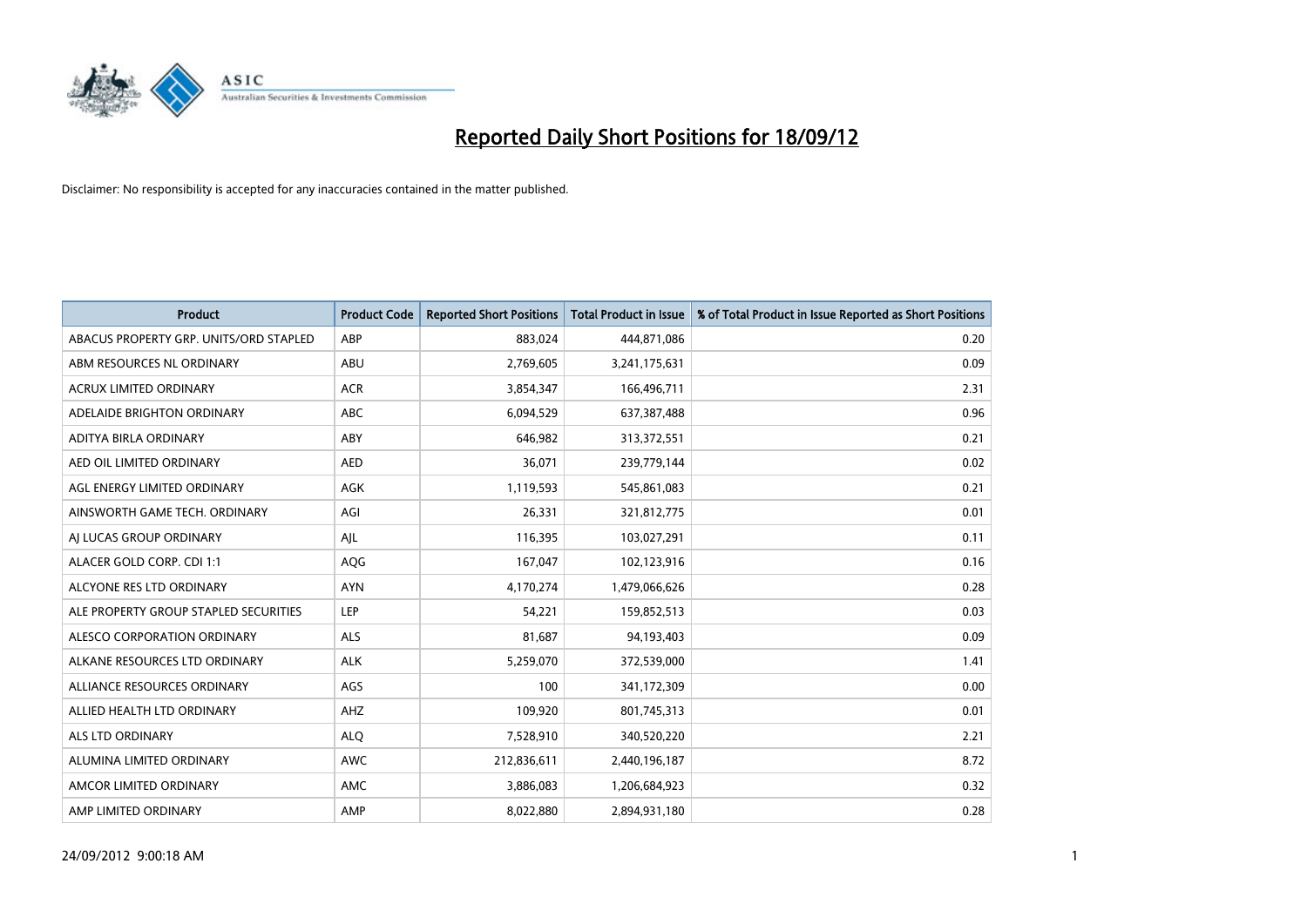

| <b>Product</b>                          | <b>Product Code</b> | <b>Reported Short Positions</b> | <b>Total Product in Issue</b> | % of Total Product in Issue Reported as Short Positions |
|-----------------------------------------|---------------------|---------------------------------|-------------------------------|---------------------------------------------------------|
| AMPELLA MINING ORDINARY                 | <b>AMX</b>          | 5,102,191                       | 246,800,493                   | 2.07                                                    |
| ANGLOGOLD ASHANTI CDI 5:1               | AGG                 | 1,000                           | 89,207,765                    | 0.00                                                    |
| ANSELL LIMITED ORDINARY                 | <b>ANN</b>          | 4,917,396                       | 130,745,985                   | 3.76                                                    |
| ANTARES ENERGY LTD ORDINARY             | <b>AZZ</b>          | 350,757                         | 257,000,000                   | 0.14                                                    |
| ANZ BANKING GRP LTD ORDINARY            | ANZ                 | 9,230,682                       | 2,717,289,534                 | 0.34                                                    |
| APA GROUP STAPLED SECURITIES            | <b>APA</b>          | 34,804,530                      | 644,485,583                   | 5.40                                                    |
| APN NEWS & MEDIA ORDINARY               | <b>APN</b>          | 13,109,755                      | 649,010,756                   | 2.02                                                    |
| AQUARIUS PLATINUM. ORDINARY             | <b>AOP</b>          | 17,984,640                      | 472,851,336                   | 3.80                                                    |
| AQUILA RESOURCES ORDINARY               | <b>AQA</b>          | 9,527,239                       | 411,804,442                   | 2.31                                                    |
| ARAFURA RESOURCE LTD ORDINARY           | <b>ARU</b>          | 5,742,661                       | 396,004,144                   | 1.45                                                    |
| ARB CORPORATION ORDINARY                | <b>ARP</b>          | 30,056                          | 72,481,302                    | 0.04                                                    |
| ARDENT LEISURE GROUP STAPLED SECURITIES | AAD                 | 723,574                         | 341,252,614                   | 0.21                                                    |
| ARISTOCRAT LEISURE ORDINARY             | <b>ALL</b>          | 22,785,896                      | 550,502,889                   | 4.14                                                    |
| ARRIUM LTD ORDINARY                     | ARI                 | 28,524,550                      | 1,345,665,626                 | 2.12                                                    |
| ASCIANO LIMITED ORDINARY                | <b>AIO</b>          | 5,274,887                       | 975,385,664                   | 0.54                                                    |
| ASG GROUP LIMITED ORDINARY              | <b>ASZ</b>          | 581,348                         | 177, 187, 512                 | 0.33                                                    |
| ASPEN GROUP ORD/UNITS STAPLED           | <b>APZ</b>          | 565,403                         | 600,507,326                   | 0.09                                                    |
| ASPIRE MINING LTD ORDINARY              | <b>AKM</b>          | 270,159                         | 620,594,556                   | 0.04                                                    |
| ASTRO JAP PROP GROUP STAPLED SECURITIES | AJA                 | 5,427                           | 58,445,002                    | 0.01                                                    |
| ASX LIMITED ORDINARY                    | ASX                 | 3,575,092                       | 175,136,729                   | 2.04                                                    |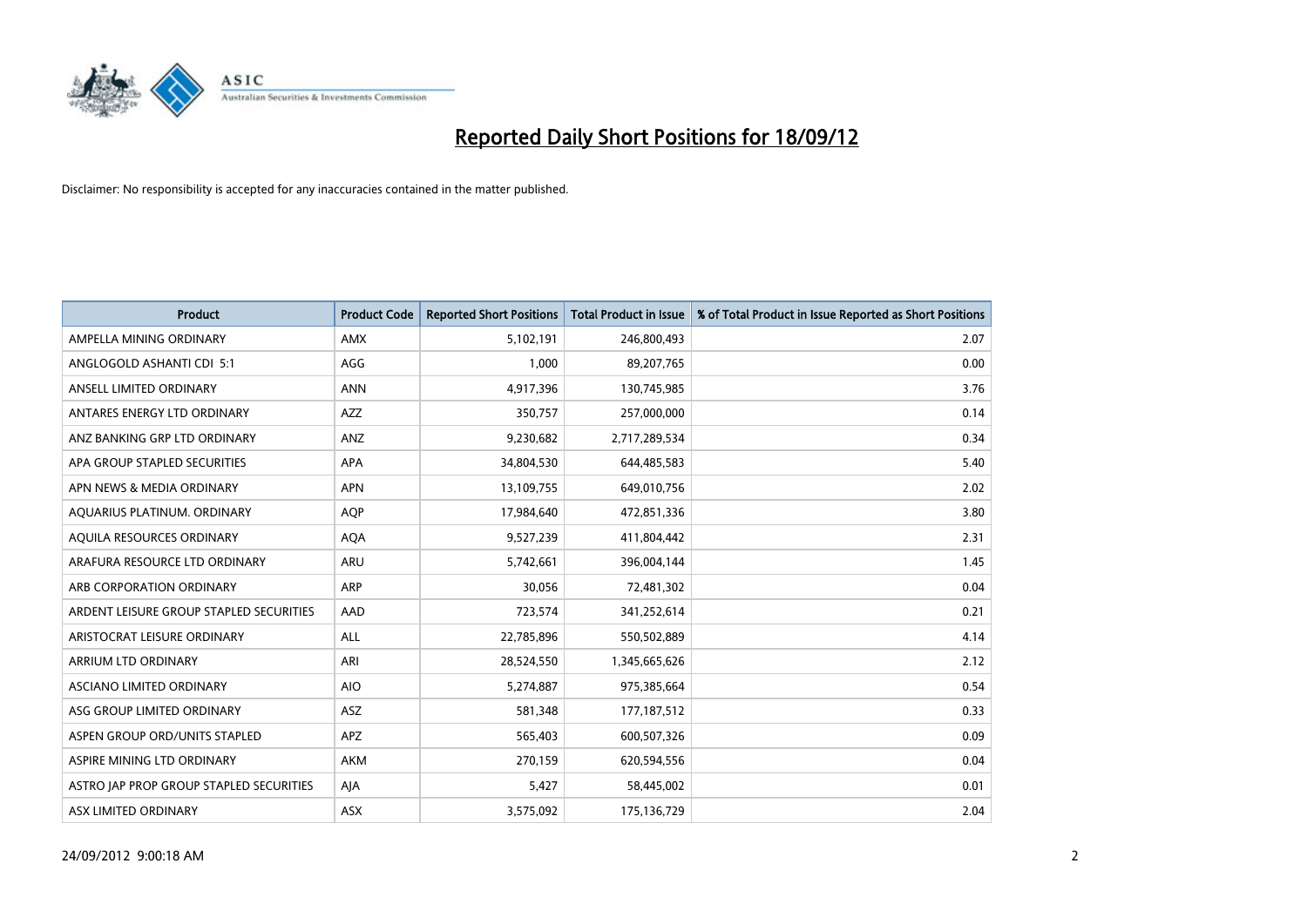

| <b>Product</b>                       | <b>Product Code</b> | <b>Reported Short Positions</b> | <b>Total Product in Issue</b> | % of Total Product in Issue Reported as Short Positions |
|--------------------------------------|---------------------|---------------------------------|-------------------------------|---------------------------------------------------------|
| ATLAS IRON LIMITED ORDINARY          | <b>AGO</b>          | 11,018,666                      | 904,580,993                   | 1.22                                                    |
| AURORA OIL & GAS ORDINARY            | <b>AUT</b>          | 7,095,577                       | 447,885,778                   | 1.58                                                    |
| <b>AUSDRILL LIMITED ORDINARY</b>     | <b>ASL</b>          | 5,313,833                       | 304,597,288                   | 1.74                                                    |
| AUSENCO LIMITED ORDINARY             | <b>AAX</b>          | 711,212                         | 123,872,665                   | 0.57                                                    |
| <b>AUSGOLD LIMITED ORDINARY</b>      | <b>AUC</b>          | 50,000                          | 136,264,601                   | 0.04                                                    |
| <b>AUSTAL LIMITED ORDINARY</b>       | ASB                 | 139,776                         | 188,193,007                   | 0.07                                                    |
| AUSTBROKERS HOLDINGS ORDINARY        | <b>AUB</b>          |                                 | 56,063,502                    | 0.00                                                    |
| AUSTIN ENGINEERING ORDINARY          | ANG                 | 259,806                         | 72,314,403                    | 0.36                                                    |
| AUSTRALAND PROPERTY STAPLED SECURITY | <b>ALZ</b>          | 449,911                         | 576,846,597                   | 0.08                                                    |
| AUSTRALIAN AGRICULT, ORDINARY        | AAC                 | 455,540                         | 312,905,085                   | 0.15                                                    |
| AUSTRALIAN INFRASTR. UNITS/ORDINARY  | <b>AIX</b>          | 3,043,476                       | 620,733,944                   | 0.49                                                    |
| <b>AUSTRALIAN PHARM, ORDINARY</b>    | API                 | 219,896                         | 488,115,883                   | 0.05                                                    |
| AUTOMOTIVE HOLDINGS ORDINARY         | <b>AHE</b>          | 83,587                          | 260,579,682                   | 0.03                                                    |
| AVIENNINGS LIMITED ORDINARY          | AVI                 | 175,001                         | 274,588,694                   | 0.06                                                    |
| AWE LIMITED ORDINARY                 | AWE                 | 3,459,498                       | 521,871,941                   | 0.66                                                    |
| AZIMUTH RES LTD ORDINARY             | <b>AZH</b>          | 999,073                         | 418,911,161                   | 0.24                                                    |
| BANDANNA ENERGY ORDINARY             | <b>BND</b>          | 3,737,250                       | 528,481,199                   | 0.71                                                    |
| BANK OF QUEENSLAND. ORDINARY         | <b>BOQ</b>          | 9,393,201                       | 308,797,224                   | 3.04                                                    |
| <b>BANNERMAN RESOURCES ORDINARY</b>  | <b>BMN</b>          | 10,000                          | 302,069,772                   | 0.00                                                    |
| <b>BASE RES LIMITED ORDINARY</b>     | <b>BSE</b>          | 585,080                         | 460,440,029                   | 0.13                                                    |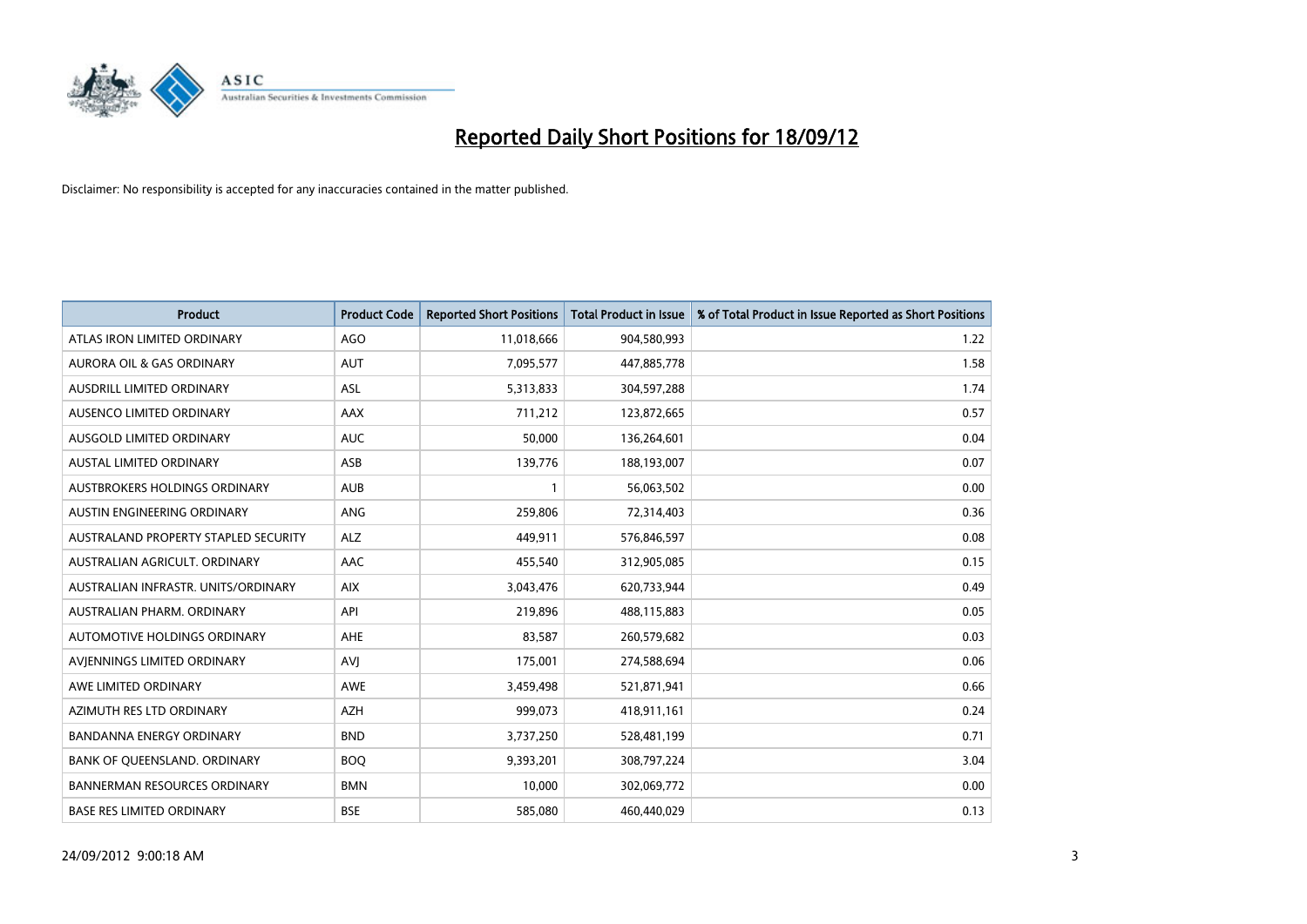

| <b>Product</b>                       | <b>Product Code</b> | <b>Reported Short Positions</b> | <b>Total Product in Issue</b> | % of Total Product in Issue Reported as Short Positions |
|--------------------------------------|---------------------|---------------------------------|-------------------------------|---------------------------------------------------------|
| <b>BATHURST RESOURCES ORDINARY</b>   | <b>BTU</b>          | 44,818,370                      | 696,747,997                   | 6.43                                                    |
| BEACH ENERGY LIMITED ORDINARY        | <b>BPT</b>          | 25,656,187                      | 1,256,183,762                 | 2.04                                                    |
| BEADELL RESOURCE LTD ORDINARY        | <b>BDR</b>          | 13,170,112                      | 724,704,752                   | 1.82                                                    |
| BENDIGO AND ADELAIDE ORDINARY        | <b>BEN</b>          | 9,490,742                       | 396,683,741                   | 2.39                                                    |
| BERKELEY RESOURCES ORDINARY          | <b>BKY</b>          | 196,395                         | 179,393,273                   | 0.11                                                    |
| BETASHARES ASX RES ETF UNITS         | <b>ORE</b>          | 82,068                          | 6,120,745                     | 1.34                                                    |
| <b>BHP BILLITON LIMITED ORDINARY</b> | <b>BHP</b>          | 9,878,611                       | 3,211,691,105                 | 0.31                                                    |
| <b>BILLABONG ORDINARY</b>            | <b>BBG</b>          | 5,800,398                       | 478,944,292                   | 1.21                                                    |
| <b>BIOTA HOLDINGS ORDINARY</b>       | <b>BTA</b>          | 278,694                         | 182,763,651                   | 0.15                                                    |
| <b>BLACKTHORN RESOURCES ORDINARY</b> | <b>BTR</b>          | 154,031                         | 164,285,950                   | 0.09                                                    |
| <b>BLUESCOPE STEEL LTD ORDINARY</b>  | <b>BSL</b>          | 18,916,554                      | 3,349,185,247                 | 0.56                                                    |
| <b>BOART LONGYEAR ORDINARY</b>       | <b>BLY</b>          | 7,987,275                       | 461,163,412                   | 1.73                                                    |
| BORAL LIMITED, ORDINARY              | <b>BLD</b>          | 44,700,009                      | 758,572,140                   | 5.89                                                    |
| <b>BRADKEN LIMITED ORDINARY</b>      | <b>BKN</b>          | 5,245,295                       | 169,240,662                   | 3.10                                                    |
| <b>BRAMBLES LIMITED ORDINARY</b>     | <b>BXB</b>          | 3,815,670                       | 1,555,204,787                 | 0.25                                                    |
| BT INVESTMENT MNGMNT ORDINARY        | <b>BTT</b>          | 350,467                         | 267,906,977                   | 0.13                                                    |
| <b>BUCCANEER ENERGY LTD ORDINARY</b> | <b>BCC</b>          | 1,717,060                       | 1,133,975,491                 | 0.15                                                    |
| <b>BURU ENERGY ORDINARY</b>          | <b>BRU</b>          | 10,202,594                      | 251,032,144                   | 4.06                                                    |
| <b>BWP TRUST ORDINARY UNITS</b>      | <b>BWP</b>          | 4,105,072                       | 533,645,790                   | 0.77                                                    |
| CABCHARGE AUSTRALIA ORDINARY         | CAB                 | 4,930,535                       | 120.430.683                   | 4.09                                                    |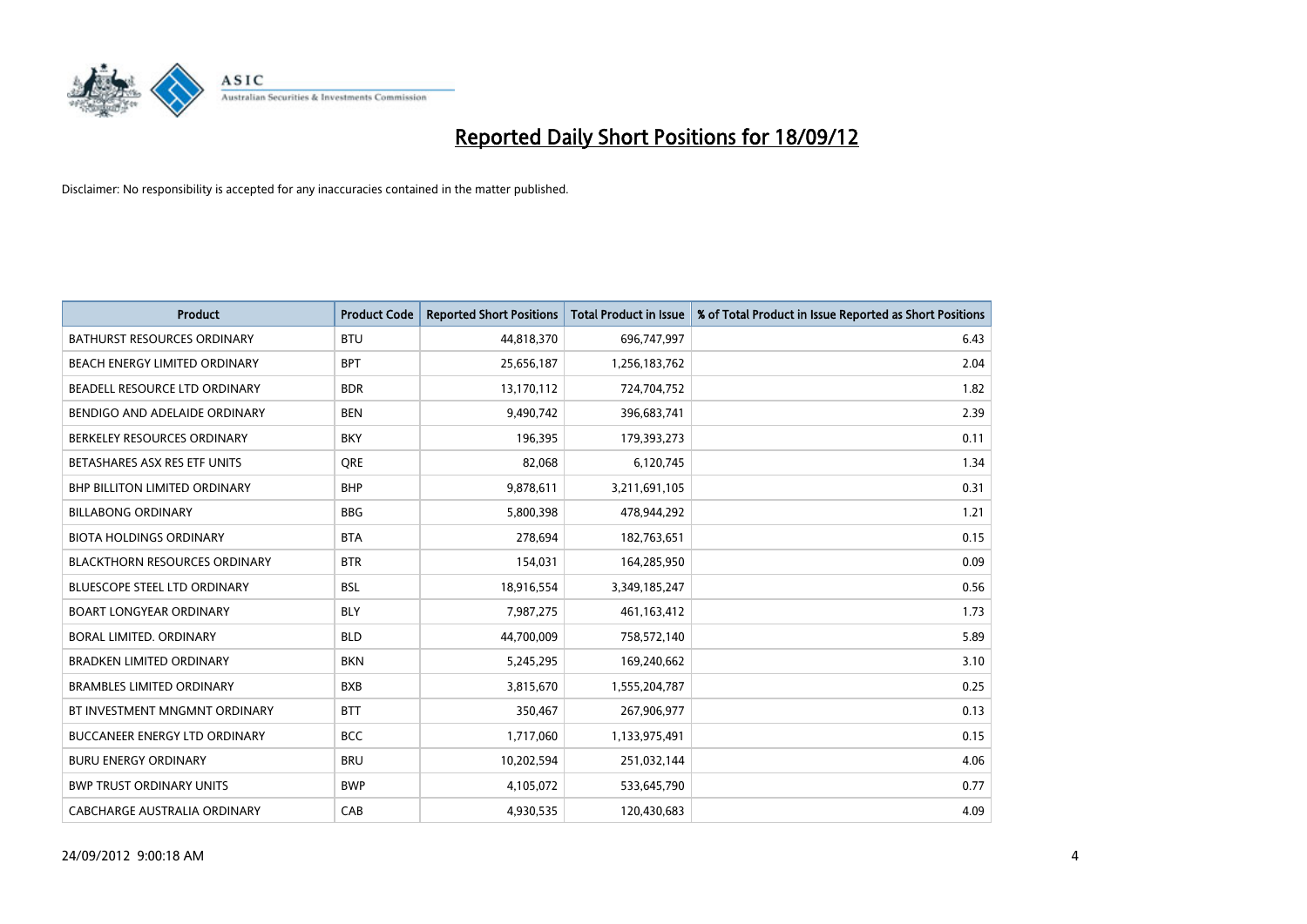

| <b>Product</b>                           | <b>Product Code</b> | <b>Reported Short Positions</b> | <b>Total Product in Issue</b> | % of Total Product in Issue Reported as Short Positions |
|------------------------------------------|---------------------|---------------------------------|-------------------------------|---------------------------------------------------------|
| <b>CALIBRE GROUP LTD ORDINARY</b>        | <b>CGH</b>          | 252,799                         | 293,192,506                   | 0.09                                                    |
| CALTEX AUSTRALIA ORDINARY                | <b>CTX</b>          | 3,472,295                       | 270,000,000                   | 1.29                                                    |
| CAPE LAMBERT RES LTD ORDINARY            | <b>CFE</b>          | 418,468                         | 689,108,792                   | 0.06                                                    |
| CARABELLA RES LTD ORDINARY               | <b>CLR</b>          | 571,648                         | 133,642,797                   | 0.43                                                    |
| <b>CARBON ENERGY ORDINARY</b>            | <b>CNX</b>          | 303,677                         | 776,306,566                   | 0.04                                                    |
| <b>CARDNO LIMITED ORDINARY</b>           | CDD                 | 1,694,212                       | 138,578,044                   | 1.22                                                    |
| CARNARVON PETROLEUM ORDINARY             | <b>CVN</b>          | 1,126,156                       | 694,644,634                   | 0.16                                                    |
| CARSALES.COM LTD ORDINARY                | <b>CRZ</b>          | 15,329,088                      | 234,896,130                   | 6.53                                                    |
| CENTRO RETAIL AUST ORD/UNIT STAPLED SEC  | <b>CRF</b>          | 18,286,362                      | 1,427,391,696                 | 1.28                                                    |
| <b>CERAMIC FUEL CELLS ORDINARY</b>       | <b>CFU</b>          | 598,626                         | 1,366,298,863                 | 0.04                                                    |
| CFS RETAIL TRUST GRP STAPLED SECURITIES  | <b>CFX</b>          | 48,659,044                      | 2,828,495,659                 | 1.72                                                    |
| CHALLENGER DIV.PRO. STAPLED UNITS        | <b>CDI</b>          | 16,245                          | 214,101,013                   | 0.01                                                    |
| <b>CHALLENGER INFRAST, STAPLED UNITS</b> | <b>CIF</b>          | 598,964                         | 316,223,785                   | 0.19                                                    |
| <b>CHALLENGER LIMITED ORDINARY</b>       | <b>CGF</b>          | 9,304,229                       | 544,652,710                   | 1.71                                                    |
| CHARTER HALL GROUP STAPLED US PROHIBIT.  | <b>CHC</b>          | 576,356                         | 298,500,312                   | 0.19                                                    |
| <b>CHARTER HALL RETAIL UNITS</b>         | <b>COR</b>          | 720,807                         | 299,628,571                   | 0.24                                                    |
| <b>CHORUS LIMITED ORDINARY</b>           | <b>CNU</b>          | 859,370                         | 385,082,123                   | 0.22                                                    |
| CITIGOLD CORP LTD ORDINARY               | <b>CTO</b>          | 1,055,317                       | 1,238,622,051                 | 0.09                                                    |
| <b>CLOUGH LIMITED ORDINARY</b>           | <b>CLO</b>          | 172,496                         | 773,989,006                   | 0.02                                                    |
| <b>CNPR GRP UNITS/ORD STAPLED</b>        | <b>CNP</b>          | 2,537                           | 972,414,514                   | 0.00                                                    |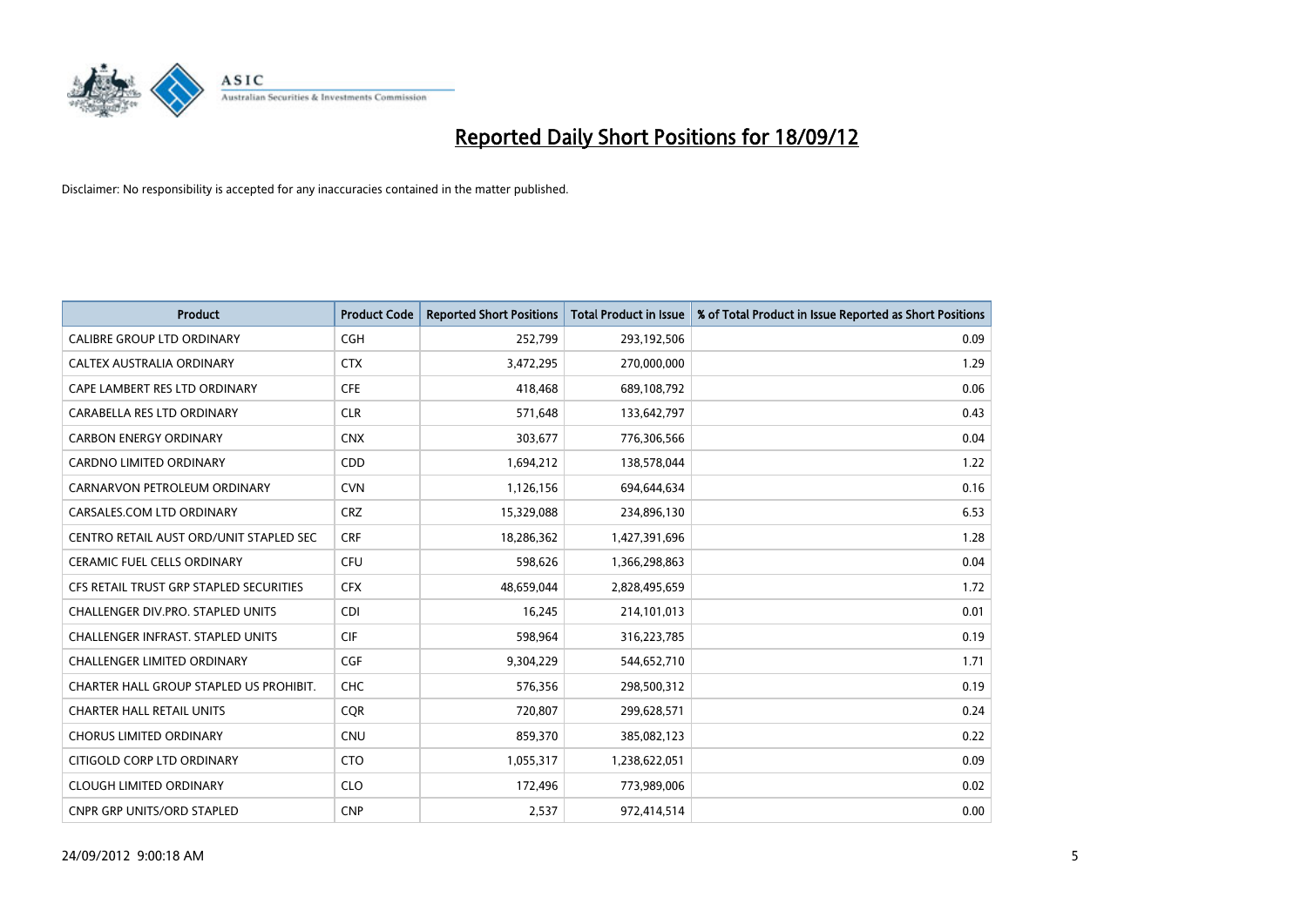

| <b>Product</b>                          | <b>Product Code</b> | <b>Reported Short Positions</b> | Total Product in Issue | % of Total Product in Issue Reported as Short Positions |
|-----------------------------------------|---------------------|---------------------------------|------------------------|---------------------------------------------------------|
| COAL OF AFRICA LTD ORDINARY             | <b>CZA</b>          | 91,069                          | 800,951,034            | 0.01                                                    |
| COALSPUR MINES LTD ORDINARY             | <b>CPL</b>          | 13,187,562                      | 620,729,899            | 2.12                                                    |
| COCA-COLA AMATIL ORDINARY               | <b>CCL</b>          | 3,854,276                       | 761,319,007            | 0.51                                                    |
| COCHLEAR LIMITED ORDINARY               | <b>COH</b>          | 4,872,543                       | 56,972,605             | 8.55                                                    |
| <b>COCKATOO COAL ORDINARY</b>           | <b>COK</b>          | 14,785,724                      | 1,016,746,908          | 1.45                                                    |
| <b>COLLINS FOODS LTD ORDINARY</b>       | <b>CKF</b>          | 23,670                          | 93,000,003             | 0.03                                                    |
| COMMONWEALTH BANK, ORDINARY             | <b>CBA</b>          | 19,886,084                      | 1,592,154,780          | 1.25                                                    |
| <b>COMMONWEALTH PROP ORDINARY UNITS</b> | <b>CPA</b>          | 19,162,808                      | 2,347,003,413          | 0.82                                                    |
| <b>COMPASS RESOURCES ORDINARY</b>       | <b>CMR</b>          | 7,472                           | 1,403,744,100          | 0.00                                                    |
| <b>COMPUTERSHARE LTD ORDINARY</b>       | <b>CPU</b>          | 6,009,654                       | 555,664,059            | 1.08                                                    |
| CONSOLIDATED MEDIA, ORDINARY            | <b>CMJ</b>          | 59,889                          | 561,834,996            | 0.01                                                    |
| CONTINENTAL COAL LTD ORDINARY           | <b>CCC</b>          | 983                             | 445,894,046            | 0.00                                                    |
| <b>COOPER ENERGY LTD ORDINARY</b>       | <b>COE</b>          | 55,762                          | 328,694,257            | 0.02                                                    |
| <b>CREDIT CORP GROUP ORDINARY</b>       | <b>CCP</b>          | 51,418                          | 45,571,114             | 0.11                                                    |
| <b>CROMWELL PROP STAPLED SECURITIES</b> | <b>CMW</b>          | 86,381                          | 1,172,569,708          | 0.01                                                    |
| <b>CROWN LIMITED ORDINARY</b>           | <b>CWN</b>          | 6,313,440                       | 728,394,185            | 0.87                                                    |
| <b>CSG LIMITED ORDINARY</b>             | CSV                 | 849,891                         | 282,567,499            | 0.30                                                    |
| <b>CSL LIMITED ORDINARY</b>             | <b>CSL</b>          | 3,581,593                       | 505,283,826            | 0.71                                                    |
| <b>CSR LIMITED ORDINARY</b>             | <b>CSR</b>          | 46,390,275                      | 506,000,315            | 9.17                                                    |
| <b>CUDECO LIMITED ORDINARY</b>          | CDU                 | 5,036,222                       | 188,043,961            | 2.68                                                    |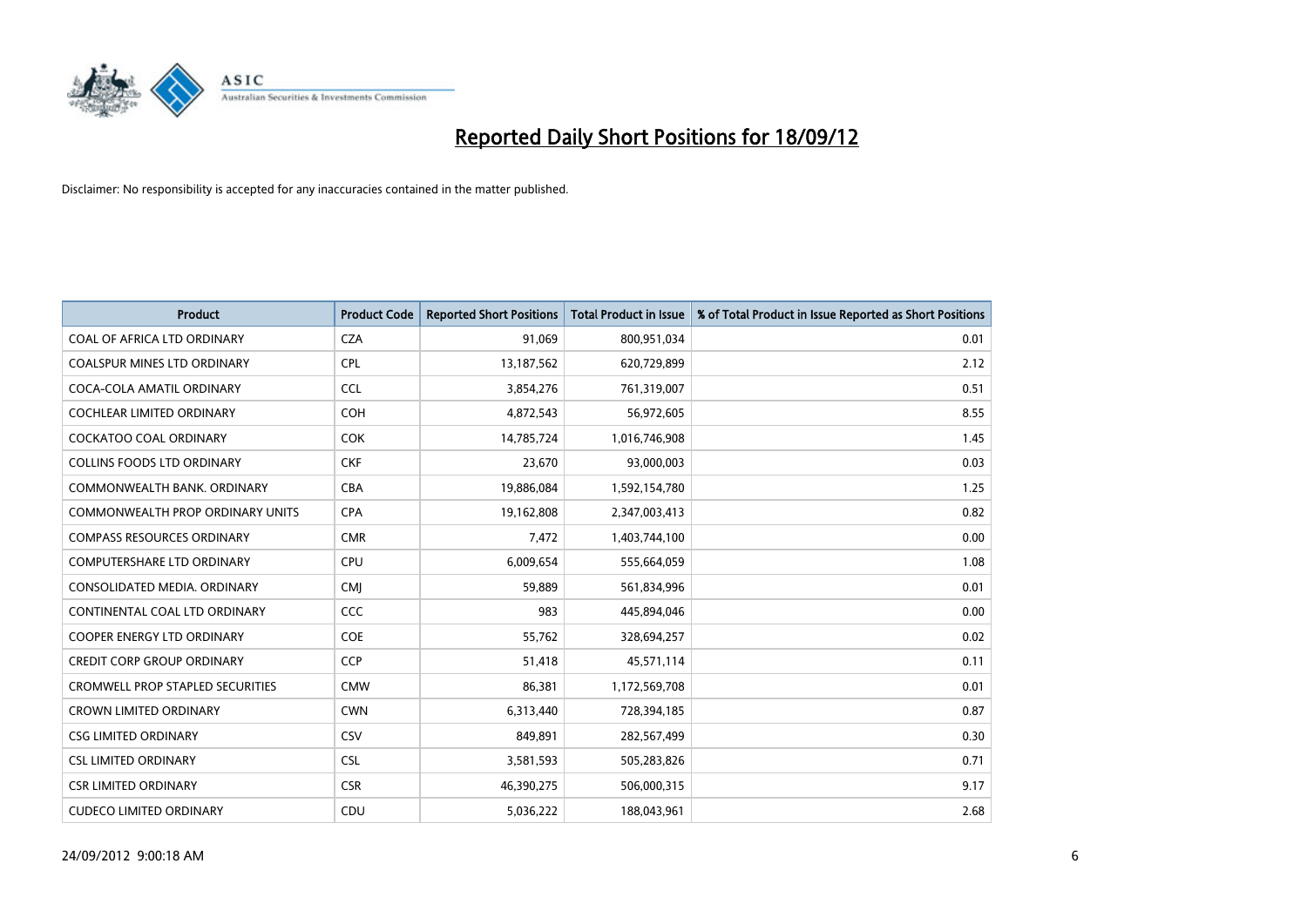

| <b>Product</b>                       | <b>Product Code</b> | <b>Reported Short Positions</b> | <b>Total Product in Issue</b> | % of Total Product in Issue Reported as Short Positions |
|--------------------------------------|---------------------|---------------------------------|-------------------------------|---------------------------------------------------------|
| <b>CUE ENERGY RESOURCE ORDINARY</b>  | <b>CUE</b>          | 24,777                          | 698,119,720                   | 0.00                                                    |
| DART ENERGY LTD ORDINARY             | <b>DTE</b>          | 16,385,969                      | 769,240,406                   | 2.13                                                    |
| DAVID JONES LIMITED ORDINARY         | <b>DIS</b>          | 50,240,318                      | 528,655,600                   | 9.50                                                    |
| DECMIL GROUP LIMITED ORDINARY        | <b>DCG</b>          | 1,519,156                       | 167,567,757                   | 0.91                                                    |
| DEXUS PROPERTY GROUP STAPLED UNITS   | <b>DXS</b>          | 13,907,086                      | 4,839,024,176                 | 0.29                                                    |
| DISCOVERY METALS LTD ORDINARY        | <b>DML</b>          | 14,895,289                      | 483,794,898                   | 3.08                                                    |
| DOMINO PIZZA ENTERPR ORDINARY        | <b>DMP</b>          | 300,783                         | 70,092,674                    | 0.43                                                    |
| DORAY MINERALS LTD ORDINARY          | <b>DRM</b>          | 204,464                         | 81,626,525                    | 0.25                                                    |
| DOWNER EDI LIMITED ORDINARY          | <b>DOW</b>          | 10,127,537                      | 429,100,296                   | 2.36                                                    |
| DRILLSEARCH ENERGY ORDINARY          | <b>DLS</b>          | 2,394,853                       | 386,468,803                   | 0.62                                                    |
| DUET GROUP STAPLED US PROHIBIT.      | <b>DUE</b>          | 6,481,116                       | 1,116,638,606                 | 0.58                                                    |
| <b>DULUXGROUP LIMITED ORDINARY</b>   | <b>DLX</b>          | 7,738,580                       | 368,984,902                   | 2.10                                                    |
| ECHO ENTERTAINMENT ORDINARY          | EGP                 | 13,398,076                      | 825,672,730                   | 1.62                                                    |
| <b>ELDERS LIMITED ORDINARY</b>       | <b>ELD</b>          | 17,964,112                      | 448,598,480                   | 4.00                                                    |
| ELEMENTAL MINERALS ORDINARY          | <b>ELM</b>          | 106,512                         | 243,614,280                   | 0.04                                                    |
| ELEMENTOS LIMITED ORDINARY           | <b>ELT</b>          | 16                              | 82,383,526                    | 0.00                                                    |
| <b>EMECO HOLDINGS ORDINARY</b>       | <b>EHL</b>          | 4,840,983                       | 631,237,586                   | 0.77                                                    |
| <b>ENDEAVOUR MIN CORP CDI 1:1</b>    | <b>EVR</b>          | 581,194                         | 119,771,509                   | 0.49                                                    |
| <b>ENERGY RESOURCES ORDINARY 'A'</b> | <b>ERA</b>          | 6,507,543                       | 517,725,062                   | 1.26                                                    |
| ENERGY WORLD CORPOR. ORDINARY        | <b>EWC</b>          | 18,420,415                      | 1,734,166,672                 | 1.06                                                    |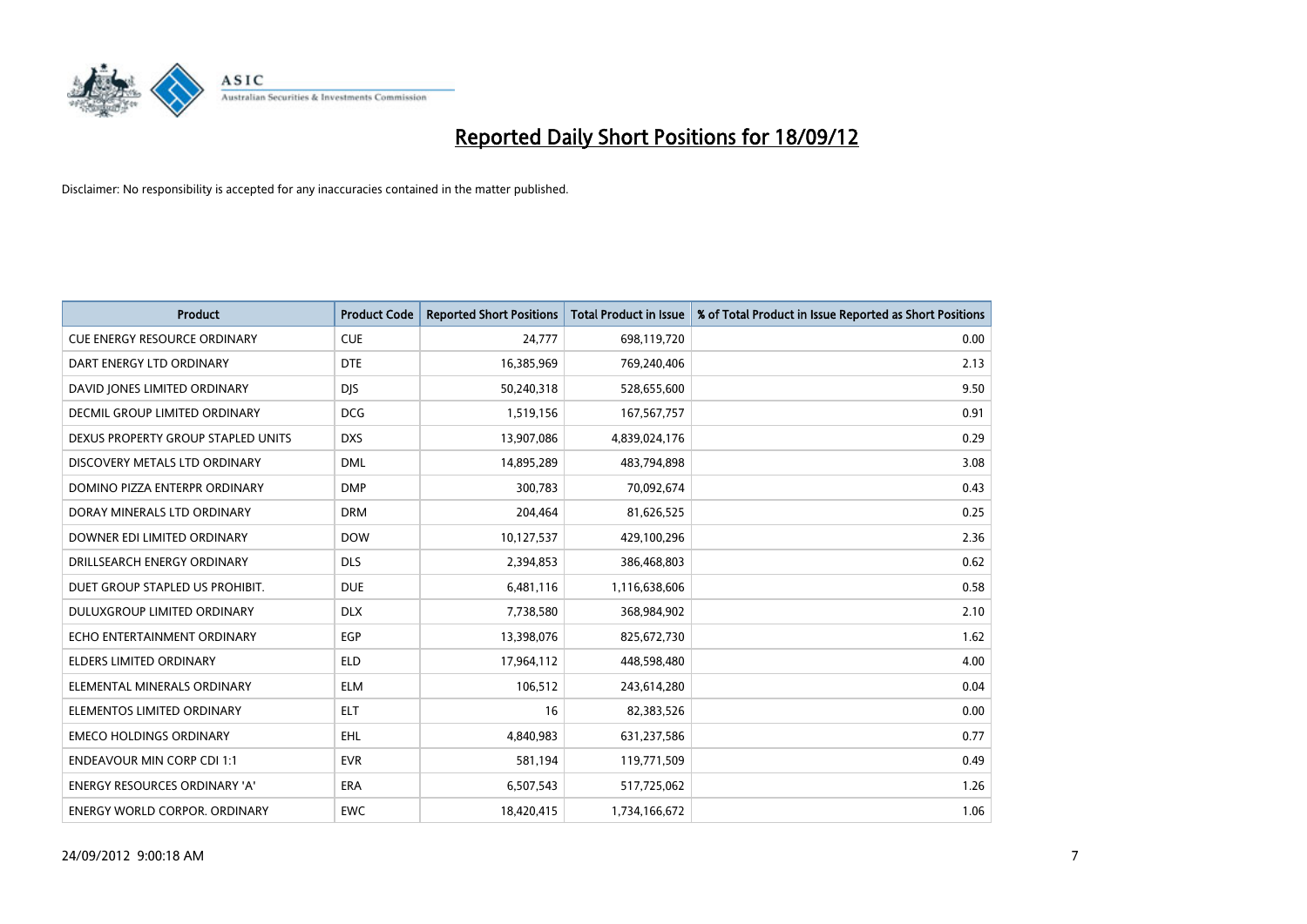

| <b>Product</b>                        | <b>Product Code</b> | <b>Reported Short Positions</b> | <b>Total Product in Issue</b> | % of Total Product in Issue Reported as Short Positions |
|---------------------------------------|---------------------|---------------------------------|-------------------------------|---------------------------------------------------------|
| <b>ENVESTRA LIMITED ORDINARY</b>      | <b>ENV</b>          | 16,480,151                      | 1,572,392,111                 | 1.05                                                    |
| EQUATORIAL RES LTD ORDINARY           | EQX                 | 45,575                          | 117,235,353                   | 0.04                                                    |
| EVOLUTION MINING LTD ORDINARY         | <b>EVN</b>          | 1,782,775                       | 707,605,713                   | 0.25                                                    |
| FAIRFAX MEDIA LTD ORDINARY            | <b>FXI</b>          | 269,604,563                     | 2,351,955,725                 | 11.46                                                   |
| <b>FAR LTD ORDINARY</b>               | <b>FAR</b>          | 21,000,000                      | 2,499,846,742                 | 0.84                                                    |
| <b>FINBAR GROUP LIMITED ORDINARY</b>  | <b>FRI</b>          | 6,795                           | 214,824,630                   | 0.00                                                    |
| FISHER & PAYKEL APP. ORDINARY         | <b>FPA</b>          | 850.000                         | 724,235,162                   | 0.12                                                    |
| FISHER & PAYKEL H. ORDINARY           | <b>FPH</b>          | 34,877                          | 538,087,084                   | 0.01                                                    |
| FKP PROPERTY GROUP STAPLED SECURITIES | <b>FKP</b>          | 73,353,064                      | 1,969,802,508                 | 3.72                                                    |
| FLEETWOOD CORP ORDINARY               | <b>FWD</b>          | 1,156,855                       | 59,304,823                    | 1.95                                                    |
| FLETCHER BUILDING ORDINARY            | <b>FBU</b>          | 9,654,228                       | 682,866,936                   | 1.41                                                    |
| <b>FLEXIGROUP LIMITED ORDINARY</b>    | <b>FXL</b>          | 71,649                          | 286,723,056                   | 0.02                                                    |
| <b>FLIGHT CENTRE ORDINARY</b>         | <b>FLT</b>          | 13,486,212                      | 100,122,666                   | 13.47                                                   |
| FLINDERS MINES LTD ORDINARY           | <b>FMS</b>          | 998.258                         | 1,821,300,404                 | 0.05                                                    |
| FOCUS MINERALS LTD ORDINARY           | <b>FML</b>          | 1,103,300                       | 4,320,773,701                 | 0.03                                                    |
| <b>FORGE GROUP LIMITED ORDINARY</b>   | FGE                 | 561,799                         | 86,169,014                    | 0.65                                                    |
| <b>FORTESCUE METALS GRP ORDINARY</b>  | <b>FMG</b>          | 225,149,335                     | 3,113,798,659                 | 7.23                                                    |
| <b>G.U.D. HOLDINGS ORDINARY</b>       | GUD                 | 1,297,298                       | 71,341,319                    | 1.82                                                    |
| <b>G8 EDUCATION LIMITED ORDINARY</b>  | GEM                 | 127,500                         | 205,303,926                   | 0.06                                                    |
| <b>GALAXY RESOURCES ORDINARY</b>      | <b>GXY</b>          | 5,120,980                       | 506,359,341                   | 1.01                                                    |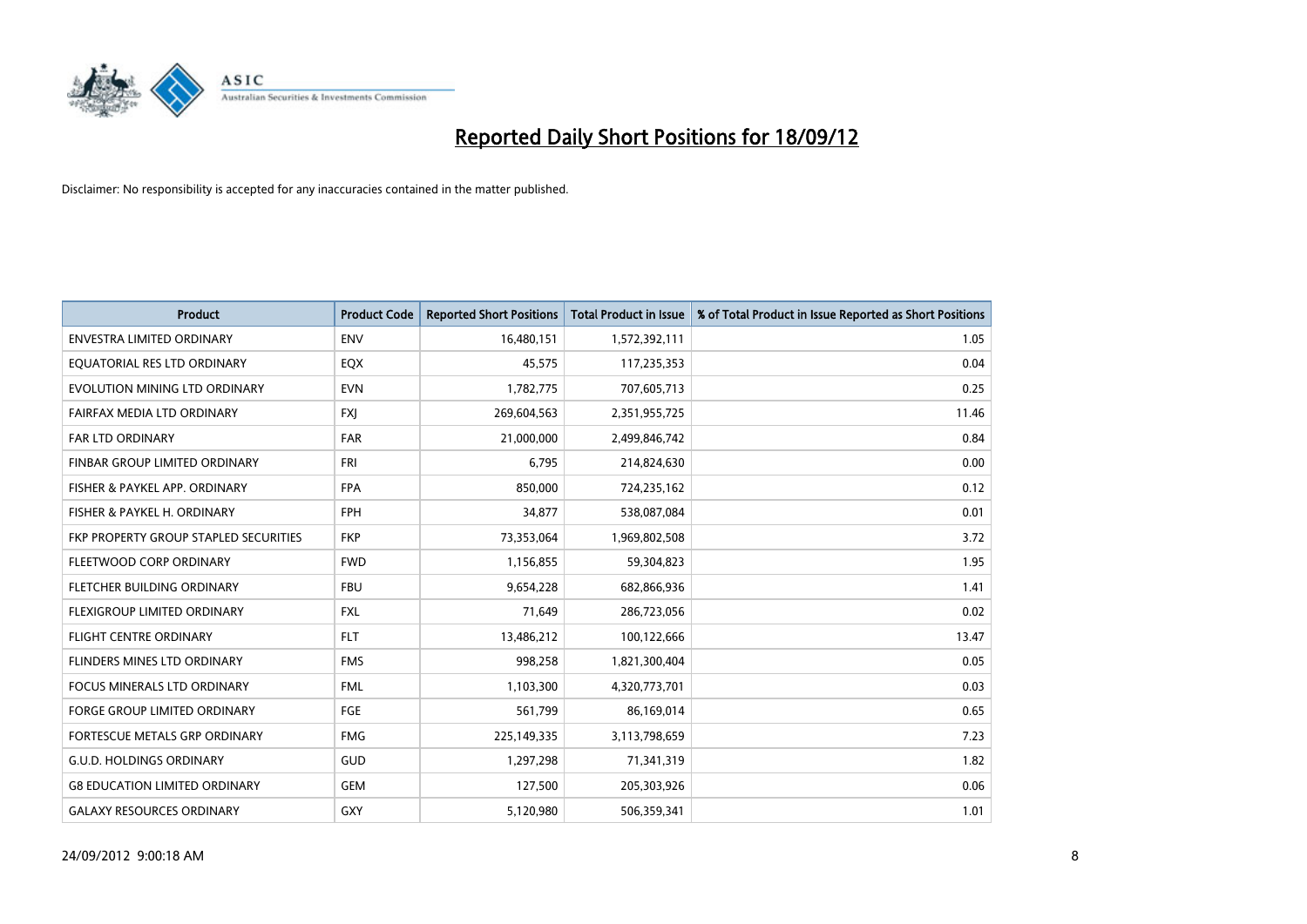

| <b>Product</b>                            | <b>Product Code</b> | <b>Reported Short Positions</b> | <b>Total Product in Issue</b> | % of Total Product in Issue Reported as Short Positions |
|-------------------------------------------|---------------------|---------------------------------|-------------------------------|---------------------------------------------------------|
| <b>GENETIC TECHNOLOGIES ORDINARY</b>      | <b>GTG</b>          | 804,270                         | 464,771,819                   | 0.17                                                    |
| <b>GEODYNAMICS LIMITED ORDINARY</b>       | GDY                 | 850                             | 406,452,608                   | 0.00                                                    |
| <b>GINDALBIE METALS LTD ORDINARY</b>      | <b>GBG</b>          | 59,386,881                      | 1,247,487,454                 | 4.76                                                    |
| <b>GOLD ROAD RES LTD ORDINARY</b>         | <b>GOR</b>          | 158,770                         | 390,015,665                   | 0.04                                                    |
| <b>GOODMAN FIELDER, ORDINARY</b>          | <b>GFF</b>          | 33,894,609                      | 1,955,559,207                 | 1.73                                                    |
| <b>GOODMAN GROUP STAPLED US PROHIBIT.</b> | <b>GMG</b>          | 12,122,870                      | 1,607,517,309                 | 0.75                                                    |
| <b>GPT GROUP STAPLED SEC.</b>             | <b>GPT</b>          | 5,827,957                       | 1,766,785,075                 | 0.33                                                    |
| <b>GRAINCORP LIMITED A CLASS ORDINARY</b> | <b>GNC</b>          | 2,791,882                       | 210,467,800                   | 1.33                                                    |
| <b>GRANGE RESOURCES. ORDINARY</b>         | GRR                 | 1,676,905                       | 1,155,487,102                 | 0.15                                                    |
| <b>GREENLAND MIN EN LTD ORDINARY</b>      | GGG                 | 3,559,807                       | 416,590,488                   | 0.85                                                    |
| <b>GRYPHON MINERALS LTD ORDINARY</b>      | GRY                 | 19,921,407                      | 348,264,983                   | 5.72                                                    |
| <b>GUILDFORD COAL LTD ORDINARY</b>        | <b>GUF</b>          | 2,522,184                       | 521,046,899                   | 0.48                                                    |
| <b>GUIARAT NRE COAL LTD ORDINARY</b>      | <b>GNM</b>          | 8,100                           | 1,123,137,858                 | 0.00                                                    |
| <b>GUNNS LIMITED ORDINARY</b>             | <b>GNS</b>          | 51,530,563                      | 848,401,559                   | 6.07                                                    |
| <b>GWA GROUP LTD ORDINARY</b>             | <b>GWA</b>          | 10,028,551                      | 302,005,514                   | 3.32                                                    |
| HARVEY NORMAN ORDINARY                    | <b>HVN</b>          | 95,794,578                      | 1,062,316,784                 | 9.02                                                    |
| HASTIE GROUP LIMITED ORDINARY             | <b>HST</b>          | 233,914                         | 137,353,504                   | 0.17                                                    |
| HASTINGS DIVERSIFIED STAPLED SECURITY     | <b>HDF</b>          | 323,330                         | 530,001,072                   | 0.06                                                    |
| <b>HENDERSON GROUP CDI 1:1</b>            | <b>HGG</b>          | 7,457,142                       | 703,767,300                   | 1.06                                                    |
| HEA HOLDINGS LIMITED ORDINARY             | <b>HFA</b>          | 3,809                           | 117,332,831                   | 0.00                                                    |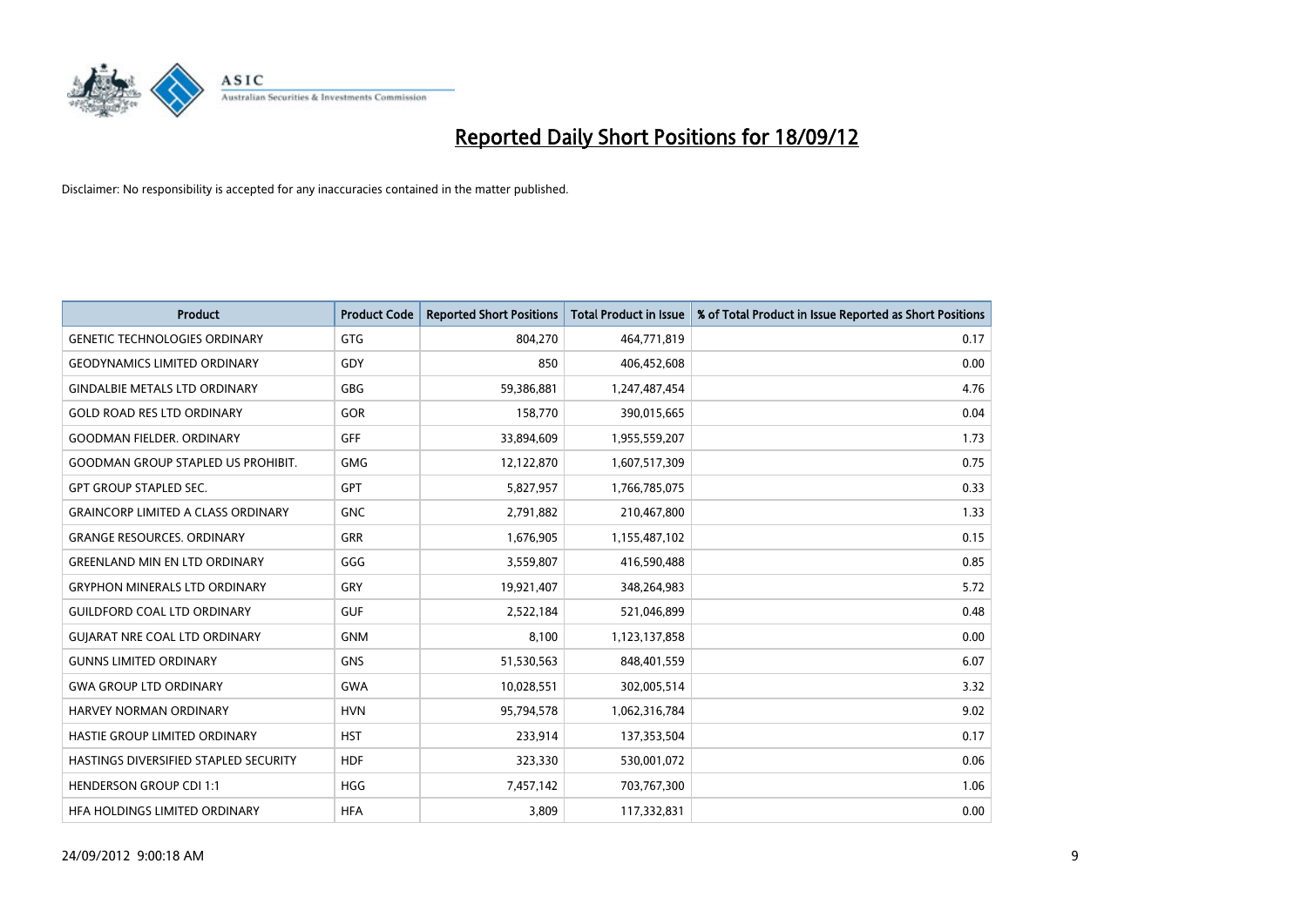

| <b>Product</b>                                | <b>Product Code</b> | <b>Reported Short Positions</b> | <b>Total Product in Issue</b> | % of Total Product in Issue Reported as Short Positions |
|-----------------------------------------------|---------------------|---------------------------------|-------------------------------|---------------------------------------------------------|
| <b>HIGHLANDS PACIFIC ORDINARY</b>             | <b>HIG</b>          | 351,064                         | 789,132,854                   | 0.04                                                    |
| HILLGROVE RES LTD ORDINARY                    | <b>HGO</b>          | 2,546,474                       | 1,022,760,221                 | 0.25                                                    |
| HILLS HOLDINGS LTD ORDINARY                   | <b>HIL</b>          | 2,777,174                       | 246,500,444                   | 1.13                                                    |
| HORIZON OIL LIMITED ORDINARY                  | <b>HZN</b>          | 23,729,921                      | 1,130,811,515                 | 2.10                                                    |
| <b>ICON ENERGY LIMITED ORDINARY</b>           | <b>ICN</b>          | 72                              | 469,301,394                   | 0.00                                                    |
| <b>IINET LIMITED ORDINARY</b>                 | <b>IIN</b>          | 2,143                           | 161,038,847                   | 0.00                                                    |
| <b>ILUKA RESOURCES ORDINARY</b>               | ILU                 | 48,748,219                      | 418,700,517                   | 11.64                                                   |
| <b>IMDEX LIMITED ORDINARY</b>                 | <b>IMD</b>          | 886,171                         | 208,235,426                   | 0.43                                                    |
| <b>INCITEC PIVOT ORDINARY</b>                 | IPL                 | 5,201,085                       | 1,628,730,107                 | 0.32                                                    |
| <b>INDEPENDENCE GROUP ORDINARY</b>            | <b>IGO</b>          | 11,747,192                      | 232,882,535                   | 5.04                                                    |
| INDOPHIL RESOURCES ORDINARY                   | <b>IRN</b>          | 934,882                         | 1,203,146,194                 | 0.08                                                    |
| <b>INDUSTREA LIMITED ORDINARY</b>             | IDL                 | 9,093,062                       | 370,268,218                   | 2.46                                                    |
| <b>INFIGEN ENERGY STAPLED SECURITIES</b>      | <b>IFN</b>          | 3,212,853                       | 762,265,972                   | 0.42                                                    |
| <b>INSURANCE AUSTRALIA ORDINARY</b>           | IAG                 | 7,460,058                       | 2,079,034,021                 | 0.36                                                    |
| <b>INTEGRA MINING LTD, ORDINARY</b>           | <b>IGR</b>          | 1,949,532                       | 934,440,899                   | 0.21                                                    |
| <b>INTREPID MINES ORDINARY</b>                | <b>IAU</b>          | 6,138,063                       | 553,657,757                   | 1.11                                                    |
| <b>INVESTA OFFICE FUND STAPLED SECURITIES</b> | <b>IOF</b>          | 4,157,540                       | 614,047,458                   | 0.68                                                    |
| <b>INVOCARE LIMITED ORDINARY</b>              | IVC                 | 3,334,904                       | 110,030,298                   | 3.03                                                    |
| <b>ION LIMITED ORDINARY</b>                   | <b>ION</b>          | 164,453                         | 256,365,105                   | 0.06                                                    |
| <b>IOOF HOLDINGS LTD ORDINARY</b>             | <b>IFL</b>          | 2,345,392                       | 229.794.395                   | 1.02                                                    |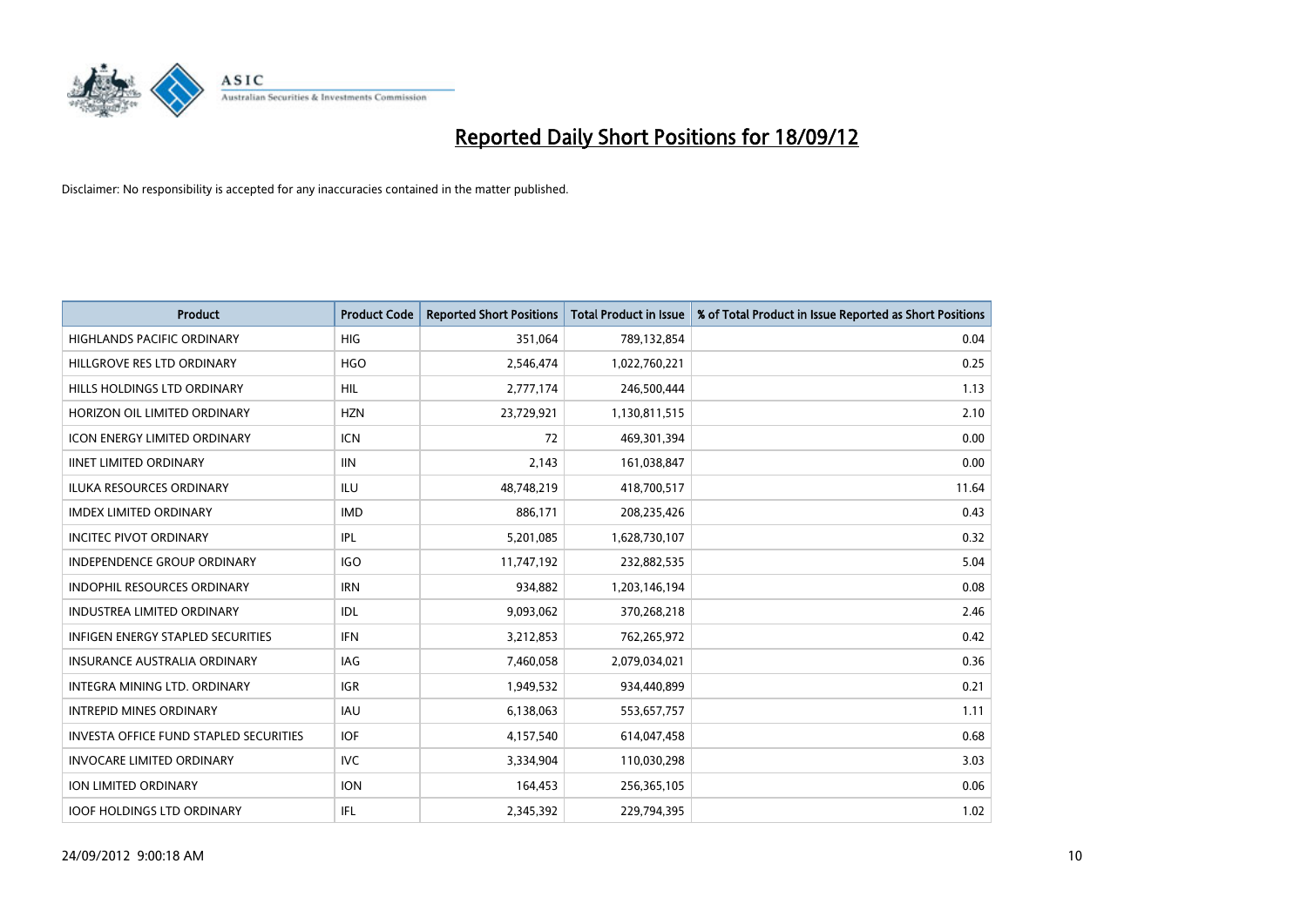

| <b>Product</b>                                  | <b>Product Code</b> | <b>Reported Short Positions</b> | <b>Total Product in Issue</b> | % of Total Product in Issue Reported as Short Positions |
|-------------------------------------------------|---------------------|---------------------------------|-------------------------------|---------------------------------------------------------|
| <b>IRESS LIMITED ORDINARY</b>                   | <b>IRE</b>          | 2,512,483                       | 128,620,231                   | 1.95                                                    |
| <b>IRON ORE HOLDINGS ORDINARY</b>               | <b>IOH</b>          | 39,352                          | 161,174,005                   | 0.02                                                    |
| ISHARES FTSE CHINA25 CDI 1:1                    | <b>IZZ</b>          | 30,246                          | 128,250,000                   | 0.02                                                    |
| ISHARES MSCI AUS 200 ISHARES MSCI AUS 200       | IOZ                 | 11,013                          | 5,705,098                     | 0.19                                                    |
| <b>IVANHOE AUSTRALIA ORDINARY</b>               | <b>IVA</b>          | 2,390,108                       | 555,476,873                   | 0.43                                                    |
| <b>JAMES HARDIE INDUST CHESS DEPOSITARY INT</b> | <b>IHX</b>          | 8,893,691                       | 439,507,634                   | 2.02                                                    |
| <b>IB HI-FI LIMITED ORDINARY</b>                | <b>IBH</b>          | 21,085,329                      | 98,850,643                    | 21.33                                                   |
| <b>JUPITER MINES ORDINARY</b>                   | <b>IMS</b>          | 84                              | 2,281,835,383                 | 0.00                                                    |
| <b>KAGARA LTD ORDINARY</b>                      | KZL                 | 2,999,427                       | 798,953,117                   | 0.38                                                    |
| KANGAROO RES LTD ORDINARY                       | <b>KRL</b>          | 2,544,962                       | 3,434,430,012                 | 0.07                                                    |
| KAROON GAS AUSTRALIA ORDINARY                   | <b>KAR</b>          | 1,695,400                       | 221,420,769                   | 0.77                                                    |
| KATHMANDU HOLD LTD ORDINARY                     | <b>KMD</b>          | 1,107,095                       | 200,165,940                   | 0.55                                                    |
| <b>KBL MINING LIMITED ORDINARY</b>              | KBL                 | 1,820                           | 285,421,456                   | 0.00                                                    |
| <b>KENTOR GOLD LIMITED ORDINARY</b>             | KGL                 | 275                             | 140,040,563                   | 0.00                                                    |
| KINGSGATE CONSOLID. ORDINARY                    | <b>KCN</b>          | 8,306,235                       | 151,347,122                   | 5.49                                                    |
| KINGSROSE MINING LTD ORDINARY                   | <b>KRM</b>          | 64,941                          | 289,318,617                   | 0.02                                                    |
| LEIGHTON HOLDINGS ORDINARY                      | LEI                 | 14,722,892                      | 337,087,596                   | 4.37                                                    |
| LEND LEASE GROUP UNIT/ORD STAPLED               | <b>LLC</b>          | 6,573,569                       | 572,789,827                   | 1.15                                                    |
| LINC ENERGY LTD ORDINARY                        | <b>LNC</b>          | 41,555,023                      | 504,487,631                   | 8.24                                                    |
| LIQUEFIED NATURAL ORDINARY                      | <b>LNG</b>          | 272,800                         | 267,699,015                   | 0.10                                                    |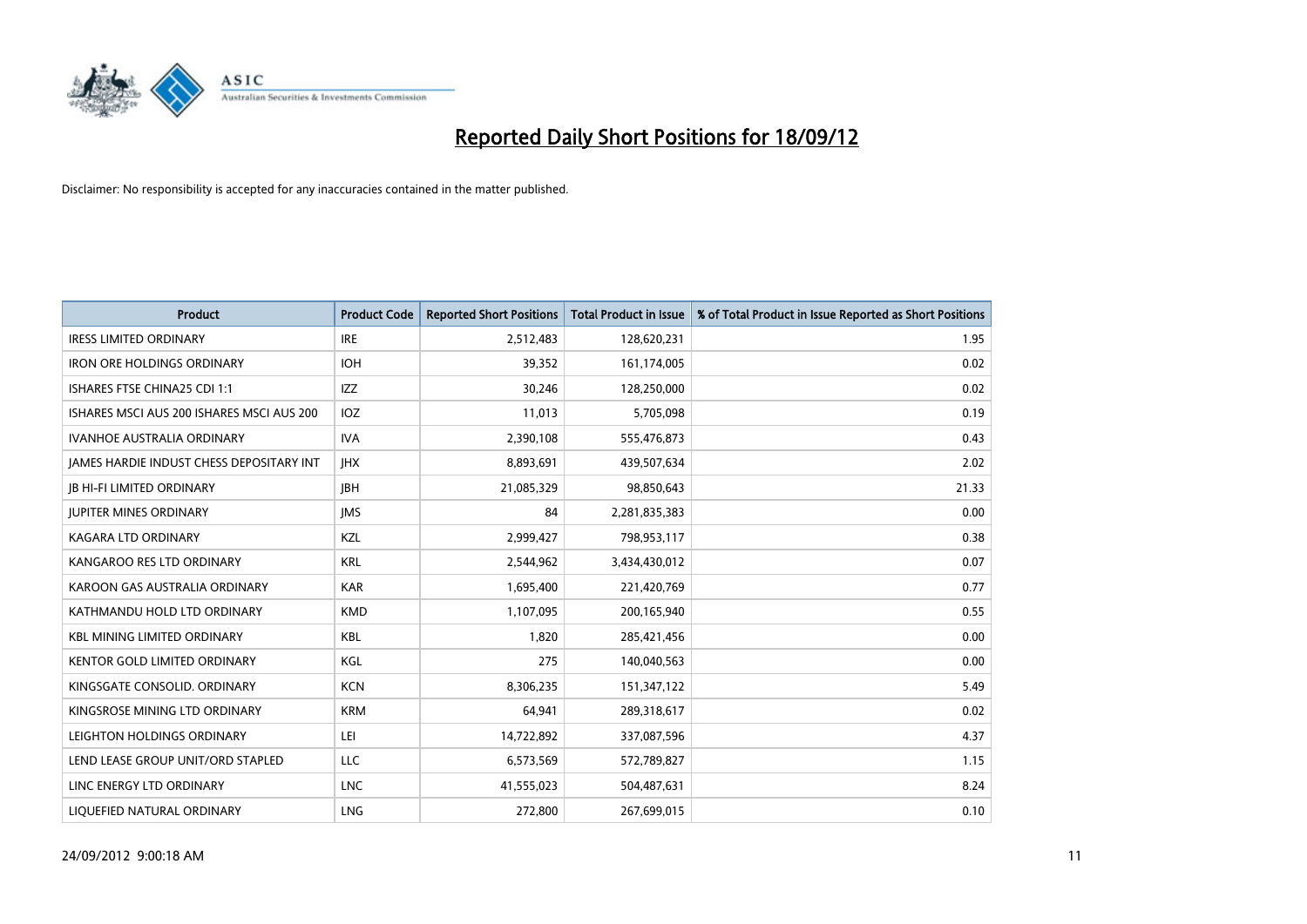

| <b>Product</b>                        | <b>Product Code</b> | <b>Reported Short Positions</b> | <b>Total Product in Issue</b> | % of Total Product in Issue Reported as Short Positions |
|---------------------------------------|---------------------|---------------------------------|-------------------------------|---------------------------------------------------------|
| LYNAS CORPORATION ORDINARY            | <b>LYC</b>          | 232,609,223                     | 1,716,129,131                 | 13.55                                                   |
| M2 TELECOMMUNICATION ORDINARY         | <b>MTU</b>          | 3,237,847                       | 156,806,954                   | 2.06                                                    |
| MACMAHON HOLDINGS ORDINARY            | <b>MAH</b>          | 2,884,588                       | 741,316,038                   | 0.39                                                    |
| MACQ ATLAS ROADS GRP ORDINARY STAPLED | <b>MOA</b>          | 4,416,698                       | 478,531,436                   | 0.92                                                    |
| MACQUARIE GROUP LTD ORDINARY          | <b>MOG</b>          | 7,423,877                       | 340,053,849                   | 2.18                                                    |
| MAGELLAN FIN GRP LTD ORDINARY         | <b>MFG</b>          | 7,851                           | 152,558,341                   | 0.01                                                    |
| MAGELLAN FLAGSHIP ORDINARY            | <b>MFF</b>          | 220                             | 344,844,354                   | 0.00                                                    |
| MARENGO MINING ORDINARY               | <b>MGO</b>          | 39,850                          | 1,137,720,551                 | 0.00                                                    |
| MASTERMYNE GROUP LTD ORDINARY         | <b>MYE</b>          | 20,000                          | 75,367,514                    | 0.03                                                    |
| <b>MATRIX C &amp; E LTD ORDINARY</b>  | <b>MCE</b>          | 1,036,665                       | 94,555,428                    | 1.10                                                    |
| MAVERICK DRILLING ORDINARY            | <b>MAD</b>          | 3,470,674                       | 452,726,751                   | 0.77                                                    |
| MCMILLAN SHAKESPEARE ORDINARY         | <b>MMS</b>          | 580                             | 74,523,965                    | 0.00                                                    |
| MEDUSA MINING LTD ORDINARY            | <b>MML</b>          | 1,749,632                       | 188,903,911                   | 0.93                                                    |
| MELBOURNE IT LIMITED ORDINARY         | <b>MLB</b>          | 16,002                          | 81,965,992                    | 0.02                                                    |
| MEO AUSTRALIA LTD ORDINARY            | <b>MEO</b>          | 4,847,765                       | 539,913,260                   | 0.90                                                    |
| <b>MERMAID MARINE ORDINARY</b>        | <b>MRM</b>          | 1,652,373                       | 221,618,033                   | 0.75                                                    |
| MESOBLAST LIMITED ORDINARY            | <b>MSB</b>          | 18,443,824                      | 284,478,361                   | 6.48                                                    |
| METALS X LIMITED ORDINARY             | <b>MLX</b>          | 1,745,971                       | 1,316,663,257                 | 0.13                                                    |
| METCASH LIMITED ORDINARY              | <b>MTS</b>          | 49,019,480                      | 880,704,786                   | 5.57                                                    |
| METGASCO LIMITED ORDINARY             | <b>MEL</b>          | 1,217,358                       | 340,724,302                   | 0.36                                                    |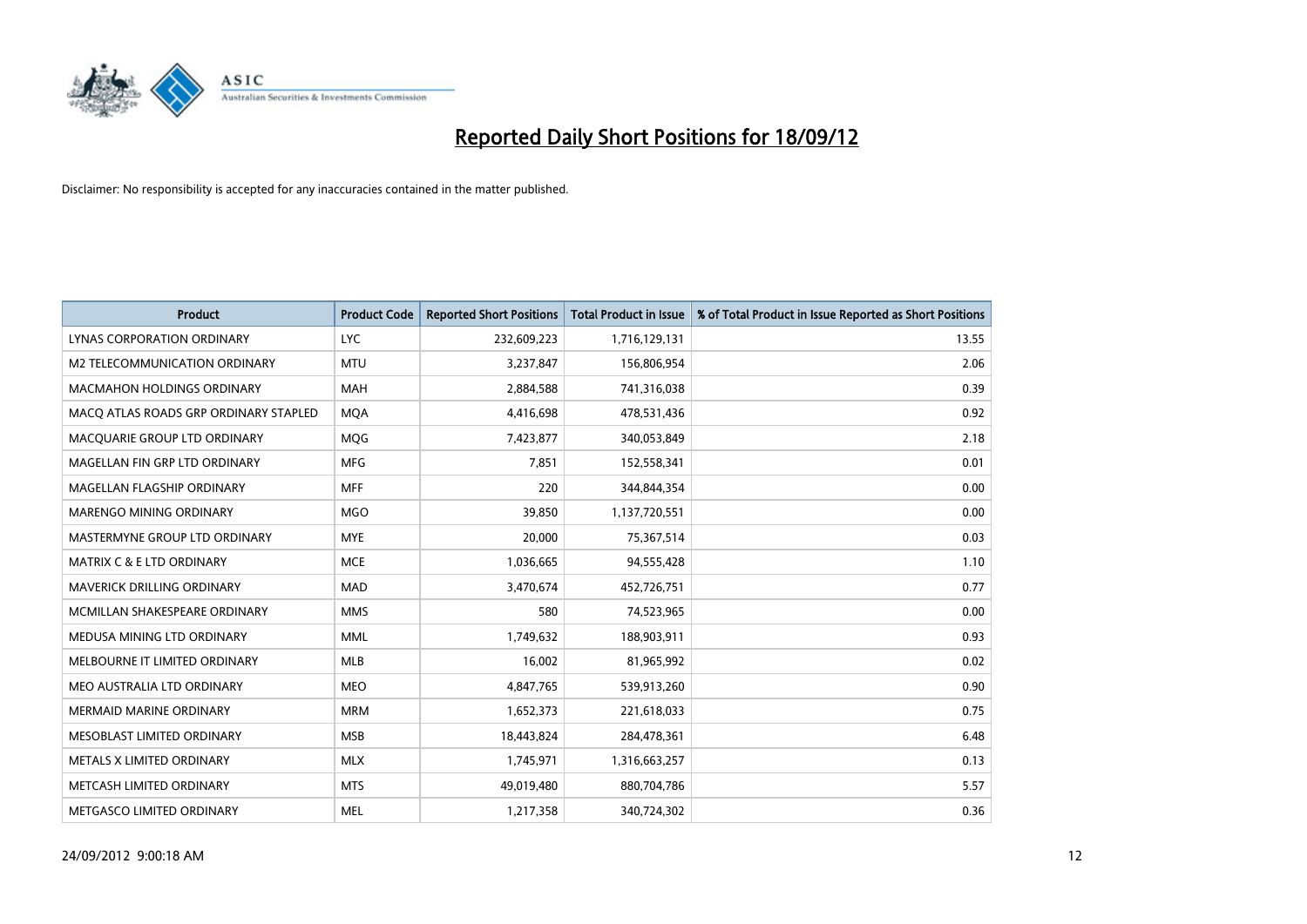

| <b>Product</b>                       | <b>Product Code</b> | <b>Reported Short Positions</b> | <b>Total Product in Issue</b> | % of Total Product in Issue Reported as Short Positions |
|--------------------------------------|---------------------|---------------------------------|-------------------------------|---------------------------------------------------------|
| METMINCO LIMITED ORDINARY            | <b>MNC</b>          | 13,306                          | 1,749,541,573                 | 0.00                                                    |
| MICLYN EXP OFFSHR ORDINARY           | <b>MIO</b>          | 121,814                         | 278,515,705                   | 0.04                                                    |
| MILTON CORPORATION ORDINARY          | <b>MLT</b>          | 12,800                          | 121,625,655                   | 0.01                                                    |
| MINCOR RESOURCES NL ORDINARY         | <b>MCR</b>          | 1,474,546                       | 188,208,274                   | 0.78                                                    |
| MINERAL DEPOSITS ORDINARY            | <b>MDL</b>          | 557,559                         | 83,538,786                    | 0.67                                                    |
| MINERAL RESOURCES, ORDINARY          | <b>MIN</b>          | 5,788,610                       | 185,006,018                   | 3.13                                                    |
| MIRABELA NICKEL LTD ORDINARY         | <b>MBN</b>          | 12,243,771                      | 876,571,645                   | 1.40                                                    |
| MIRVAC GROUP STAPLED SECURITIES      | <b>MGR</b>          | 26,899,998                      | 3,425,587,451                 | 0.79                                                    |
| MOLOPO ENERGY LTD ORDINARY           | <b>MPO</b>          | 668,977                         | 245,849,711                   | 0.27                                                    |
| MOLY MINES LIMITED ORDINARY          | <b>MOL</b>          | 101                             | 384,893,989                   | 0.00                                                    |
| <b>MONADELPHOUS GROUP ORDINARY</b>   | <b>MND</b>          | 5,128,224                       | 90,625,742                    | 5.66                                                    |
| MORTGAGE CHOICE LTD ORDINARY         | MOC                 | 2,270,632                       | 122,019,572                   | 1.86                                                    |
| <b>MOUNT GIBSON IRON ORDINARY</b>    | <b>MGX</b>          | 3,991,186                       | 1,085,728,430                 | 0.37                                                    |
| <b>MURCHISON METALS LTD ORDINARY</b> | <b>MMX</b>          | 1,831,351                       | 450,427,346                   | 0.41                                                    |
| <b>MYER HOLDINGS LTD ORDINARY</b>    | <b>MYR</b>          | 60,261,579                      | 583,384,551                   | 10.33                                                   |
| <b>MYSTATE LIMITED ORDINARY</b>      | <b>MYS</b>          | 20,682                          | 87,012,663                    | 0.02                                                    |
| NATIONAL AUST. BANK ORDINARY         | <b>NAB</b>          | 10,418,174                      | 2,297,237,138                 | 0.45                                                    |
| NAVITAS LIMITED ORDINARY             | <b>NVT</b>          | 11,650,004                      | 375,318,628                   | 3.10                                                    |
| NEON ENERGY LIMITED ORDINARY         | <b>NEN</b>          | 2,149,476                       | 443,039,518                   | 0.49                                                    |
| NEW HOPE CORPORATION ORDINARY        | <b>NHC</b>          | 2,994,219                       | 830,411,534                   | 0.36                                                    |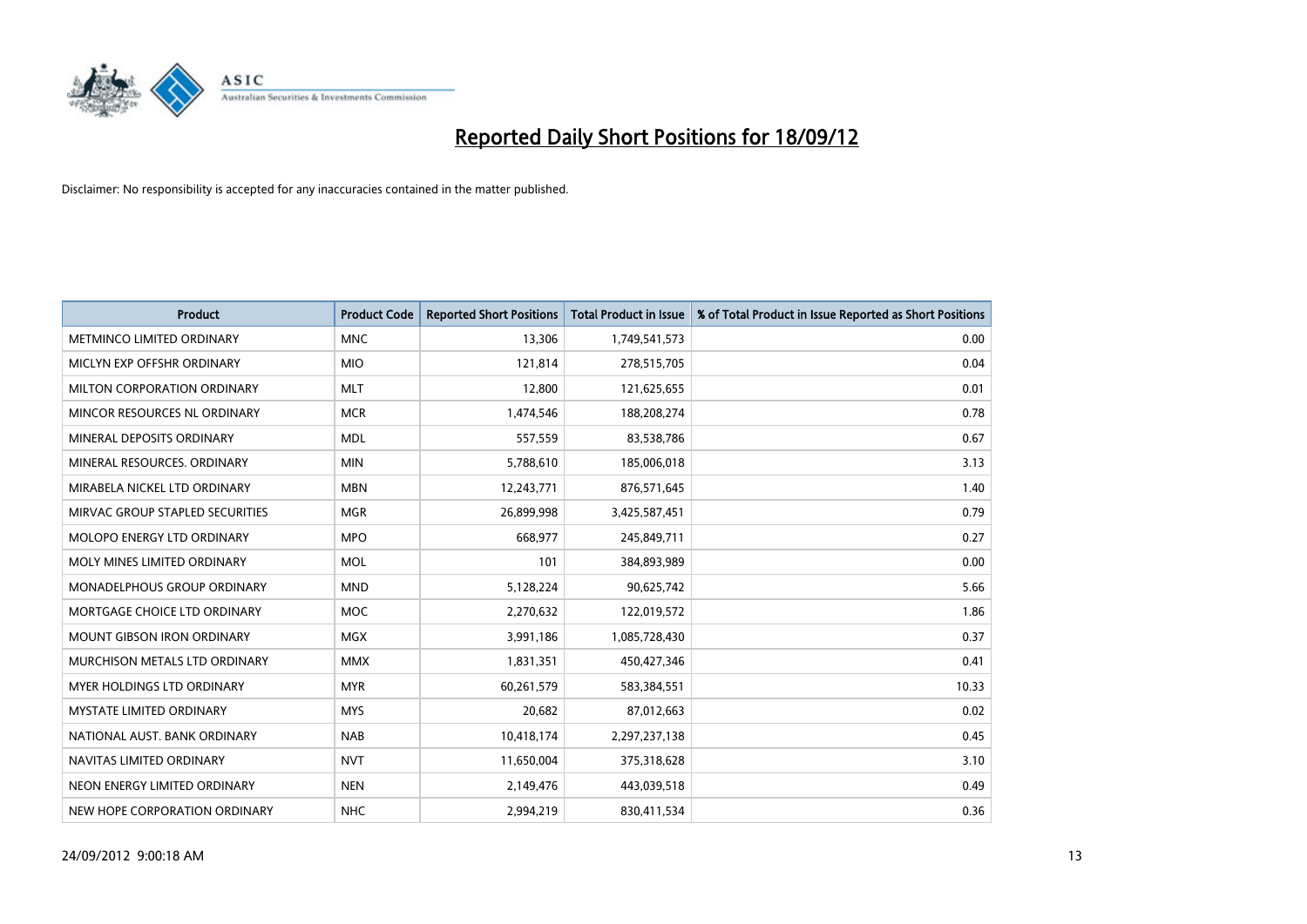

| <b>Product</b>                        | <b>Product Code</b> | <b>Reported Short Positions</b> | <b>Total Product in Issue</b> | % of Total Product in Issue Reported as Short Positions |
|---------------------------------------|---------------------|---------------------------------|-------------------------------|---------------------------------------------------------|
| NEWCREST MINING ORDINARY              | <b>NCM</b>          | 2,419,537                       | 765,000,000                   | 0.32                                                    |
| NEWS CORP A NON-VOTING CDI            | <b>NWSLV</b>        | 3,414,707                       | 1,561,164,299                 | 0.22                                                    |
| NEWS CORP B VOTING CDI                | <b>NWS</b>          | 1,347,824                       | 798,520,953                   | 0.17                                                    |
| NEWSAT LIMITED ORDINARY               | <b>NWT</b>          | 70,000                          | 233,052,157                   | 0.03                                                    |
| NEXTDC LIMITED ORDINARY               | <b>NXT</b>          | 2,550,618                       | 150,602,388                   | 1.69                                                    |
| NEXUS ENERGY LIMITED ORDINARY         | <b>NXS</b>          | 2,538,690                       | 1,329,821,159                 | 0.19                                                    |
| NIB HOLDINGS LIMITED ORDINARY         | <b>NHF</b>          | 60.786                          | 439,004,182                   | 0.01                                                    |
| NIDO PETROLEUM ORDINARY               | <b>NDO</b>          | 105,313                         | 1,390,829,818                 | 0.01                                                    |
| NOBLE MINERAL RES ORDINARY            | <b>NMG</b>          | 4,536,497                       | 610,147,952                   | 0.74                                                    |
| NORFOLK GROUP ORDINARY                | <b>NFK</b>          | 350                             | 158,890,730                   | 0.00                                                    |
| NORTHERN IRON LTD ORDINARY            | <b>NFE</b>          | 198,296                         | 369,980,113                   | 0.05                                                    |
| NORTHERN STAR ORDINARY                | <b>NST</b>          | 1,394,293                       | 423,968,168                   | 0.33                                                    |
| NRW HOLDINGS LIMITED ORDINARY         | <b>NWH</b>          | 4,618,279                       | 278,888,011                   | 1.66                                                    |
| NUFARM LIMITED ORDINARY               | <b>NUF</b>          | 5,950,119                       | 262,142,247                   | 2.27                                                    |
| <b>OAKTON LIMITED ORDINARY</b>        | <b>OKN</b>          | 119,489                         | 91,721,874                    | 0.13                                                    |
| OCEANAGOLD CORP. CHESS DEPOSITARY INT | <b>OGC</b>          | 959,097                         | 263,024,376                   | 0.36                                                    |
| OIL SEARCH LTD ORDINARY               | <b>OSH</b>          | 6,290,555                       | 1,331,356,047                 | 0.47                                                    |
| OM HOLDINGS LIMITED ORDINARY          | OMH                 | 4,246,608                       | 604,105,150                   | 0.70                                                    |
| ORICA LIMITED ORDINARY                | ORI                 | 1,757,473                       | 365,642,802                   | 0.48                                                    |
| ORIGIN ENERGY ORDINARY                | <b>ORG</b>          | 6,791,898                       | 1.090.107.548                 | 0.62                                                    |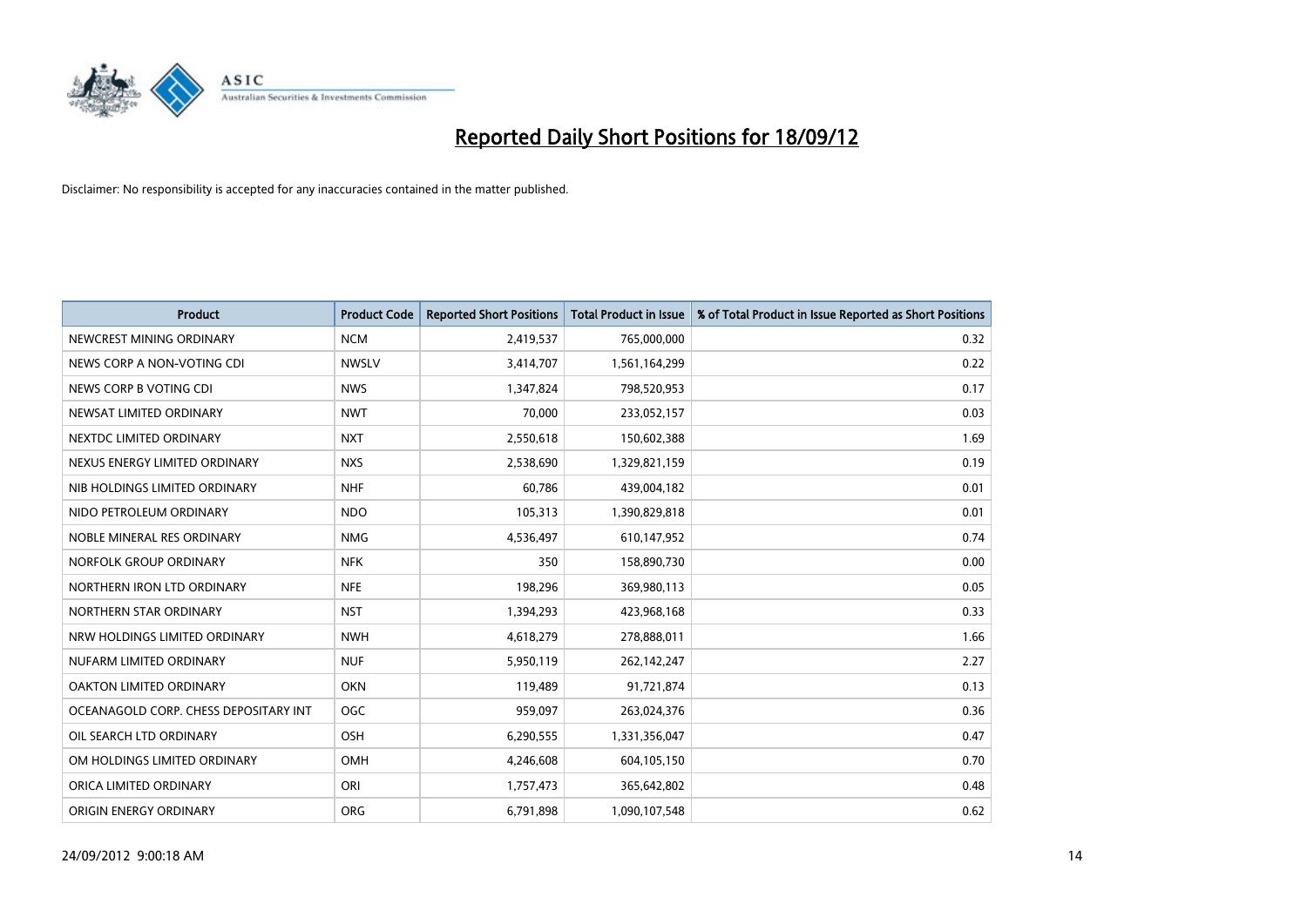

| <b>Product</b>               | <b>Product Code</b> | <b>Reported Short Positions</b> | <b>Total Product in Issue</b> | % of Total Product in Issue Reported as Short Positions |
|------------------------------|---------------------|---------------------------------|-------------------------------|---------------------------------------------------------|
| OROCOBRE LIMITED ORDINARY    | <b>ORE</b>          | 24,716                          | 103,195,029                   | 0.02                                                    |
| OROTONGROUP LIMITED ORDINARY | ORL                 | 169,084                         | 40,880,902                    | 0.41                                                    |
| OZ MINERALS ORDINARY         | OZL                 | 4,977,780                       | 303,470,022                   | 1.64                                                    |
| PACIFIC BRANDS ORDINARY      | <b>PBG</b>          | 7,485,313                       | 912,915,695                   | 0.82                                                    |
| PALADIN ENERGY LTD ORDINARY  | <b>PDN</b>          | 69,575,338                      | 836,825,651                   | 8.31                                                    |
| PANAUST LIMITED ORDINARY     | <b>PNA</b>          | 3,683,445                       | 604,599,995                   | 0.61                                                    |
| PANORAMIC RESOURCES ORDINARY | PAN                 | 4,672,429                       | 255,681,195                   | 1.83                                                    |
| PAPERLINX LIMITED ORDINARY   | <b>PPX</b>          | 1,261,443                       | 609,280,761                   | 0.21                                                    |
| PAPILLON RES LTD ORDINARY    | <b>PIR</b>          | 840,123                         | 247,484,045                   | 0.34                                                    |
| PEET LIMITED ORDINARY        | <b>PPC</b>          | 1,956,200                       | 321,013,141                   | 0.61                                                    |
| PERILYA LIMITED ORDINARY     | PEM                 | 137,659                         | 769,316,426                   | 0.02                                                    |
| PERPETUAL LIMITED ORDINARY   | PPT                 | 2,206,019                       | 41,980,678                    | 5.25                                                    |
| PERSEUS MINING LTD ORDINARY  | PRU                 | 10,181,050                      | 457,962,088                   | 2.22                                                    |
| PHARMAXIS LTD ORDINARY       | <b>PXS</b>          | 5,592,910                       | 307,888,389                   | 1.82                                                    |
| PLATINUM ASSET ORDINARY      | <b>PTM</b>          | 10,850,514                      | 561,347,878                   | 1.93                                                    |
| PLATINUM AUSTRALIA ORDINARY  | <b>PLA</b>          | 836,127                         | 504,968,043                   | 0.17                                                    |
| PMI GOLD CORP CDI 1:1        | <b>PVM</b>          | 60,837                          | 73,075,149                    | 0.08                                                    |
| PMP LIMITED ORDINARY         | <b>PMP</b>          | 146,219                         | 323,781,124                   | 0.05                                                    |
| PREMIER INVESTMENTS ORDINARY | <b>PMV</b>          | 709,627                         | 155,260,478                   | 0.46                                                    |
| PRIMA BIOMED LTD ORDINARY    | <b>PRR</b>          | 4,890,092                       | 1,066,063,388                 | 0.46                                                    |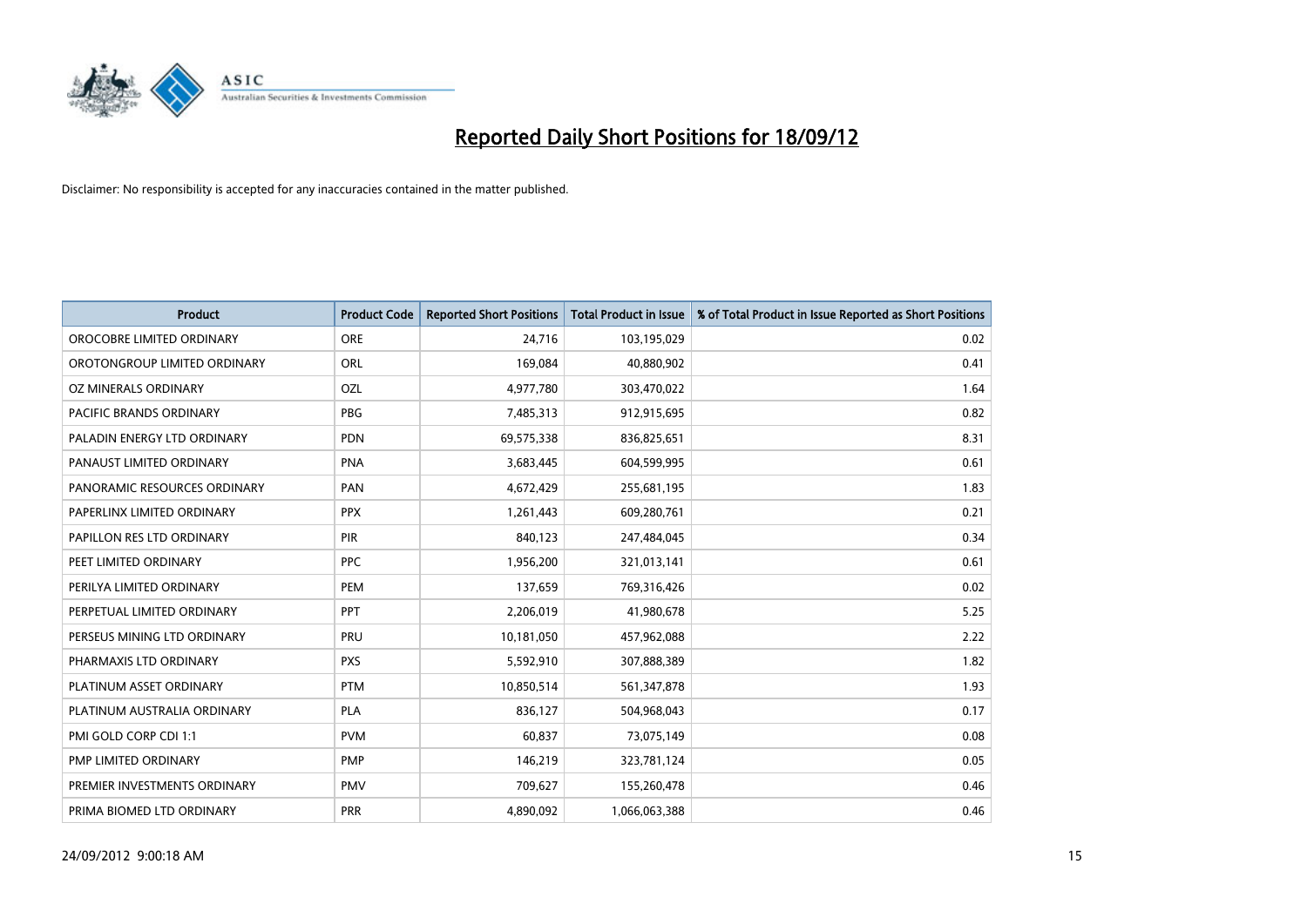

| <b>Product</b>                      | <b>Product Code</b> | <b>Reported Short Positions</b> | <b>Total Product in Issue</b> | % of Total Product in Issue Reported as Short Positions |
|-------------------------------------|---------------------|---------------------------------|-------------------------------|---------------------------------------------------------|
| PRIMARY HEALTH CARE ORDINARY        | PRY                 | 21,705,310                      | 501,717,314                   | 4.33                                                    |
| PRIMEAG AUSTRALIA ORDINARY          | PAG                 | 77,369                          | 266,394,444                   | 0.03                                                    |
| PROGRAMMED ORDINARY                 | <b>PRG</b>          | 486,653                         | 118,175,280                   | 0.41                                                    |
| PROSPERITY RESOURCES ORDINARY       | <b>PSP</b>          | 64,950                          | 382,692,180                   | 0.02                                                    |
| OANTAS AIRWAYS ORDINARY             | QAN                 | 22,890,329                      | 2,265,123,620                 | 1.01                                                    |
| OBE INSURANCE GROUP ORDINARY        | <b>OBE</b>          | 56,803,078                      | 1,181,684,901                 | 4.81                                                    |
| OR NATIONAL LIMITED ORDINARY        | <b>ORN</b>          | 19,950,682                      | 2,440,000,000                 | 0.82                                                    |
| ORXPHARMA LTD ORDINARY              | <b>ORX</b>          | 99,714                          | 144,577,206                   | 0.07                                                    |
| <b>QUBE LOGISTICS HLDG ORDINARY</b> | <b>QUB</b>          | 6,579,544                       | 921,407,185                   | 0.71                                                    |
| RAMELIUS RESOURCES ORDINARY         | <b>RMS</b>          | 3,129,086                       | 336,256,949                   | 0.93                                                    |
| RAMSAY HEALTH CARE ORDINARY         | <b>RHC</b>          | 2,359,551                       | 202,081,252                   | 1.17                                                    |
| <b>REA GROUP ORDINARY</b>           | <b>REA</b>          | 282,963                         | 131,714,699                   | 0.21                                                    |
| RECKON LIMITED ORDINARY             | <b>RKN</b>          | 570,058                         | 129,488,015                   | 0.44                                                    |
| <b>RED 5 LIMITED ORDINARY</b>       | <b>RED</b>          | 90,015                          | 135,488,008                   | 0.07                                                    |
| RED EMPEROR RESOURCE ORDINARY       | <b>RMP</b>          | 4,500                           | 266,234,221                   | 0.00                                                    |
| RED FORK ENERGY ORDINARY            | <b>RFE</b>          | 864,738                         | 384,951,719                   | 0.22                                                    |
| REDBANK ENERGY LTD ORDINARY         | <b>AEI</b>          | 13                              | 786,287                       | 0.00                                                    |
| REECE AUSTRALIA LTD. ORDINARY       | <b>REH</b>          | 5,001                           | 99,600,000                    | 0.01                                                    |
| <b>REGIS RESOURCES ORDINARY</b>     | <b>RRL</b>          | 460,965                         | 453,865,720                   | 0.10                                                    |
| RESMED INC CDI 10:1                 | <b>RMD</b>          | 1,610,592                       | 1,556,242,300                 | 0.10                                                    |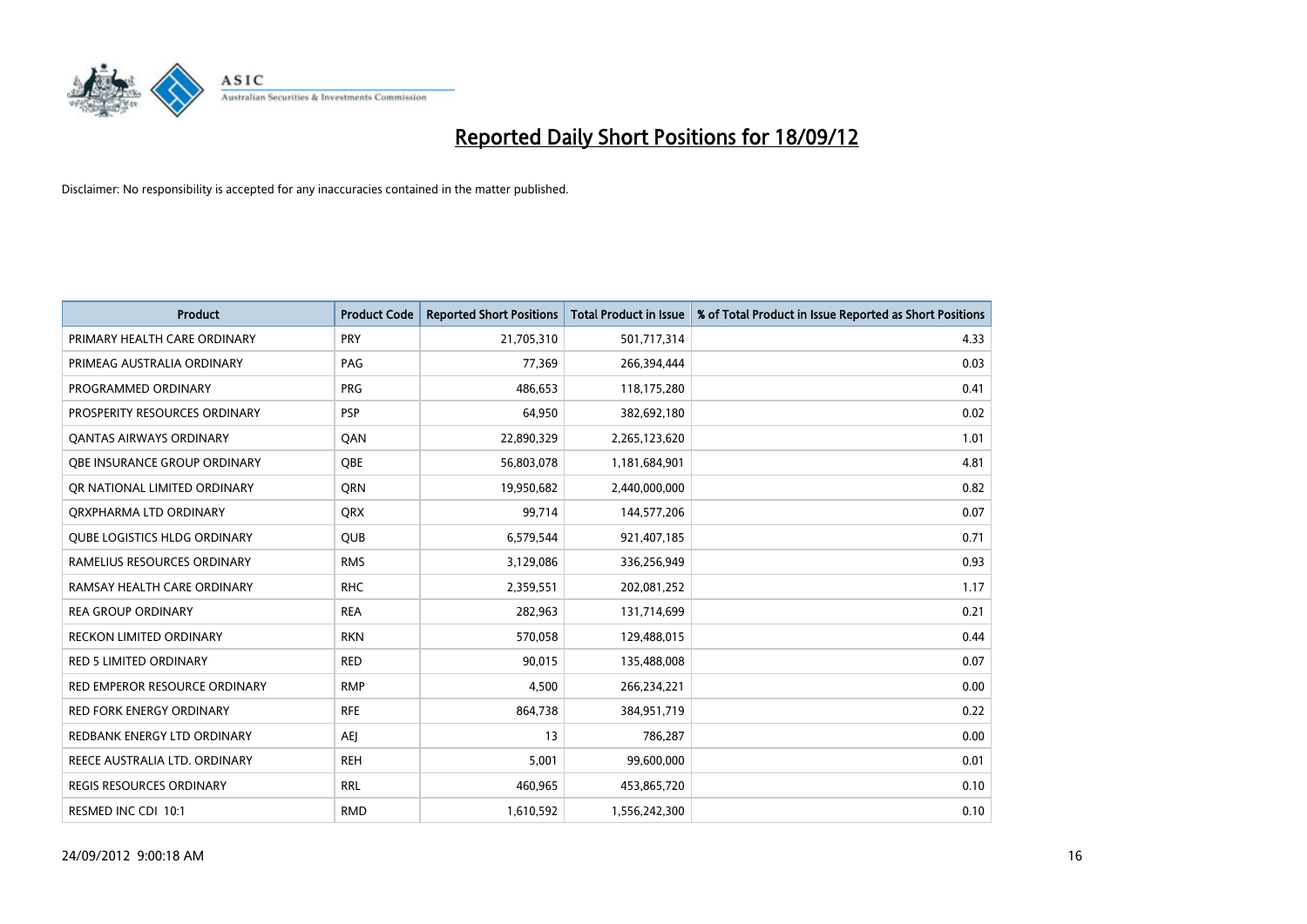

| <b>Product</b>                      | <b>Product Code</b> | <b>Reported Short Positions</b> | <b>Total Product in Issue</b> | % of Total Product in Issue Reported as Short Positions |
|-------------------------------------|---------------------|---------------------------------|-------------------------------|---------------------------------------------------------|
| <b>RESOLUTE MINING ORDINARY</b>     | <b>RSG</b>          | 1,107,335                       | 628,628,623                   | 0.18                                                    |
| <b>RESOURCE GENERATION ORDINARY</b> | <b>RES</b>          | 173                             | 262,895,652                   | 0.00                                                    |
| REVERSE CORP LIMITED ORDINARY       | <b>REF</b>          | 100                             | 92,382,175                    | 0.00                                                    |
| REX MINERALS LIMITED ORDINARY       | <b>RXM</b>          | 465,029                         | 188,907,284                   | 0.25                                                    |
| <b>RHG LIMITED ORDINARY</b>         | <b>RHG</b>          | 34,043                          | 308,483,177                   | 0.01                                                    |
| <b>RIALTO ENERGY ORDINARY</b>       | <b>RIA</b>          | 41                              | 672,259,992                   | 0.00                                                    |
| RIO TINTO LIMITED ORDINARY          | <b>RIO</b>          | 18,111,365                      | 435,758,720                   | 4.16                                                    |
| ROC OIL COMPANY ORDINARY            | <b>ROC</b>          | 1,524,647                       | 683,235,552                   | 0.22                                                    |
| ROCKLANDS RICH. LTD ORDINARY        | <b>RCI</b>          | 7,010,000                       | 388,203,917                   | 1.81                                                    |
| <b>RURALCO HOLDINGS ORDINARY</b>    | <b>RHL</b>          | 12,000                          | 55,019,284                    | 0.02                                                    |
| SABRE RESOURCES ORDINARY            | <b>SBR</b>          | 185,000                         | 180,472,228                   | 0.10                                                    |
| SAI GLOBAL LIMITED ORDINARY         | SAI                 | 3,170,334                       | 204,833,377                   | 1.55                                                    |
| SALMAT LIMITED ORDINARY             | <b>SLM</b>          | 2,267,880                       | 159,802,174                   | 1.42                                                    |
| SAMSON OIL & GAS LTD ORDINARY       | SSN                 | 2,558,588                       | 1,794,893,559                 | 0.14                                                    |
| SANDFIRE RESOURCES ORDINARY         | <b>SFR</b>          | 4,214,900                       | 151,557,635                   | 2.78                                                    |
| <b>SANTOS LTD ORDINARY</b>          | <b>STO</b>          | 5,056,334                       | 953,052,867                   | 0.53                                                    |
| SARACEN MINERAL ORDINARY            | SAR                 | 4,188,908                       | 594,815,640                   | 0.70                                                    |
| SEDGMAN LIMITED ORDINARY            | <b>SDM</b>          | 64,313                          | 215,512,930                   | 0.03                                                    |
| SEEK LIMITED ORDINARY               | <b>SEK</b>          | 10,031,496                      | 337,101,307                   | 2.98                                                    |
| SENEX ENERGY LIMITED ORDINARY       | SXY                 | 3,699,603                       | 1,139,734,837                 | 0.32                                                    |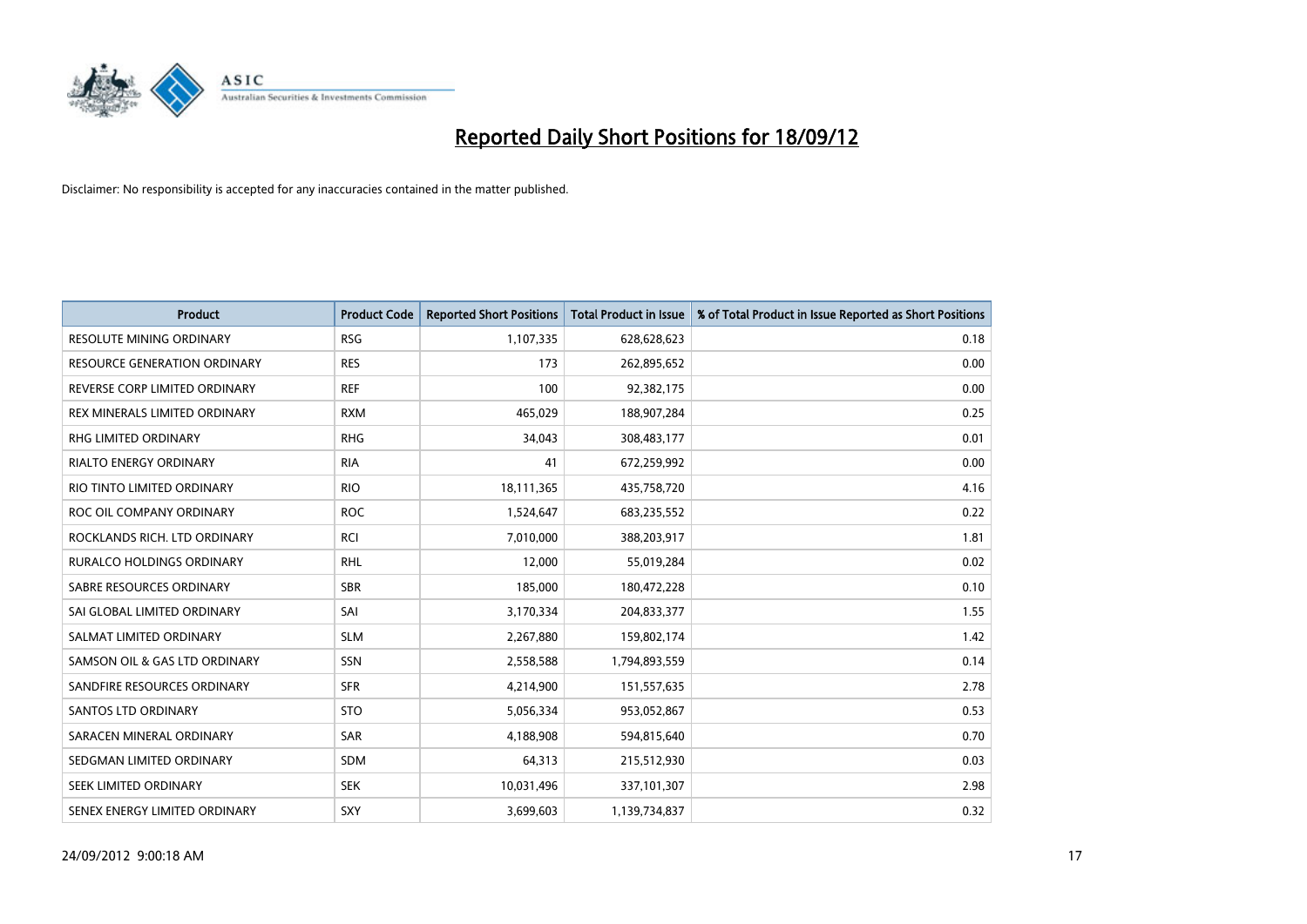

| <b>Product</b>                           | <b>Product Code</b> | <b>Reported Short Positions</b> | <b>Total Product in Issue</b> | % of Total Product in Issue Reported as Short Positions |
|------------------------------------------|---------------------|---------------------------------|-------------------------------|---------------------------------------------------------|
| SERVCORP LIMITED ORDINARY                | SRV                 | 42.718                          | 98,440,807                    | 0.04                                                    |
| SERVICE STREAM ORDINARY                  | <b>SSM</b>          | 400                             | 283,418,867                   | 0.00                                                    |
| SEVEN GROUP HOLDINGS ORDINARY            | <b>SVW</b>          | 1,847,963                       | 307,410,281                   | 0.60                                                    |
| SEVEN WEST MEDIA LTD ORDINARY            | <b>SWM</b>          | 19,153,624                      | 999,160,872                   | 1.92                                                    |
| SIGMA PHARMACEUTICAL ORDINARY            | <b>SIP</b>          | 5,394,565                       | 1,186,303,520                 | 0.45                                                    |
| SILEX SYSTEMS ORDINARY                   | <b>SLX</b>          | 697,208                         | 170,143,997                   | 0.41                                                    |
| SILVER LAKE RESOURCE ORDINARY            | <b>SLR</b>          | 9,168,841                       | 225,493,476                   | 4.07                                                    |
| SIMS METAL MGMT LTD ORDINARY             | SGM                 | 8,101,536                       | 204,849,813                   | 3.95                                                    |
| SINGAPORE TELECOMM. CHESS DEPOSITARY INT | SGT                 | 10,071,876                      | 145, 123, 714                 | 6.94                                                    |
| SKILLED GROUP LTD ORDINARY               | <b>SKE</b>          | 1,581,808                       | 233,487,276                   | 0.68                                                    |
| <b>SKY NETWORK ORDINARY</b>              | <b>SKT</b>          | 4,000                           | 389,139,785                   | 0.00                                                    |
| <b>SLATER &amp; GORDON ORDINARY</b>      | SGH                 | 1,001                           | 168,600,731                   | 0.00                                                    |
| SMS MANAGEMENT, ORDINARY                 | <b>SMX</b>          | 861,881                         | 68,900,456                    | 1.25                                                    |
| SONIC HEALTHCARE ORDINARY                | <b>SHL</b>          | 5,026,692                       | 392,649,875                   | 1.28                                                    |
| SOUL PATTINSON (W.H) ORDINARY            | SOL                 | 13,156                          | 239,395,320                   | 0.01                                                    |
| SOUTH BOULDER MINES ORDINARY             | <b>STB</b>          | 108,590                         | 126,732,826                   | 0.09                                                    |
| SP AUSNET STAPLED SECURITIES             | SPN                 | 2,887,946                       | 3,339,620,165                 | 0.09                                                    |
| SPARK INFRASTRUCTURE STAPLED NOTE & UNIT | SKI                 | 37,206,300                      | 1,326,734,264                 | 2.80                                                    |
| SPECIALTY FASHION ORDINARY               | <b>SFH</b>          | 2,439,121                       | 192,236,121                   | 1.27                                                    |
| ST BARBARA LIMITED ORDINARY              | <b>SBM</b>          | 5,760,959                       | 488,074,077                   | 1.18                                                    |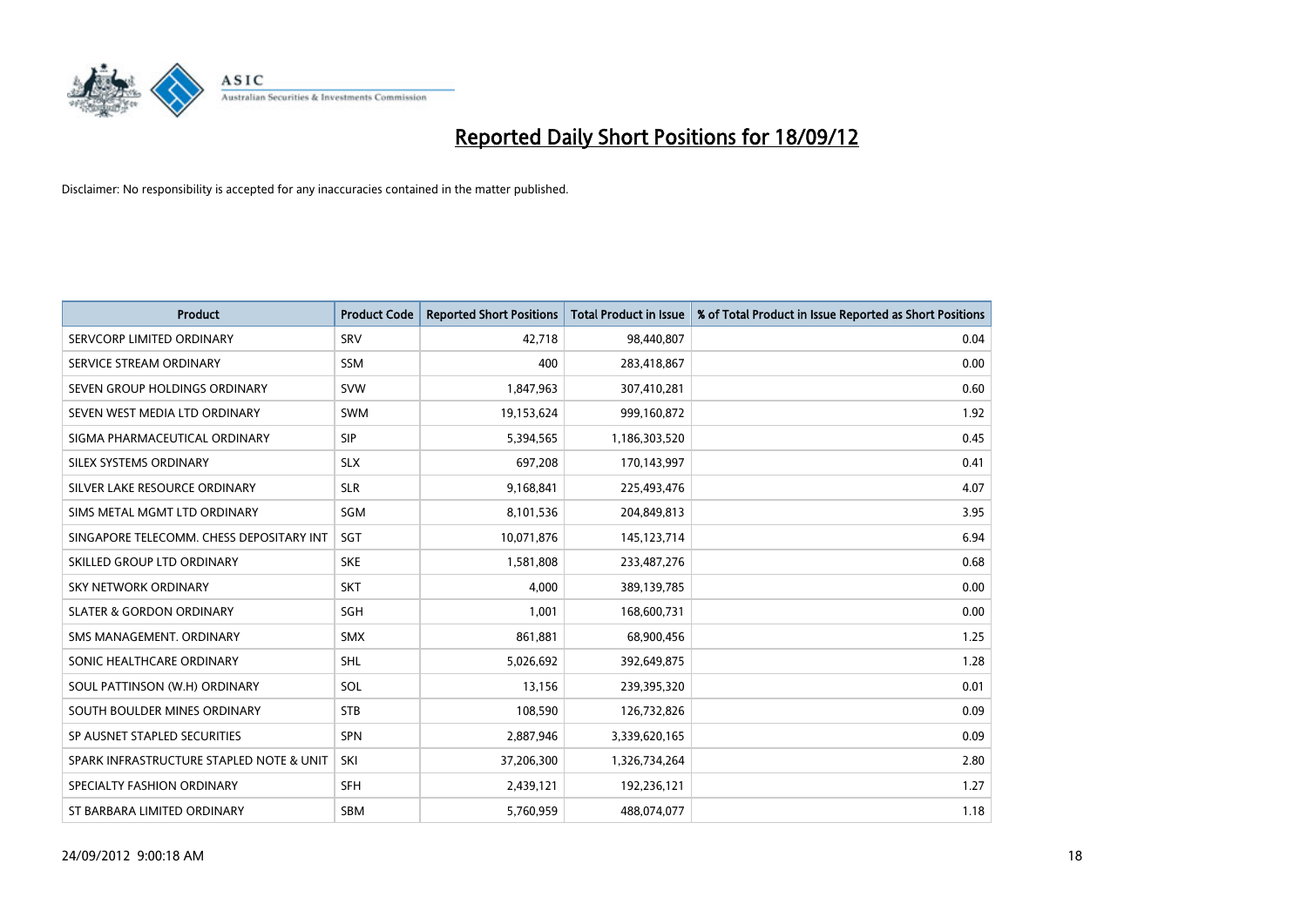

| <b>Product</b>                       | <b>Product Code</b> | <b>Reported Short Positions</b> | <b>Total Product in Issue</b> | % of Total Product in Issue Reported as Short Positions |
|--------------------------------------|---------------------|---------------------------------|-------------------------------|---------------------------------------------------------|
| STANMORE COAL LTD ORDINARY           | <b>SMR</b>          | 32,870                          | 179,409,108                   | 0.02                                                    |
| STARPHARMA HOLDINGS ORDINARY         | SPL                 | 3,623,677                       | 283,515,060                   | 1.28                                                    |
| STHN CROSS MEDIA ORDINARY            | <b>SXL</b>          | 20,316,089                      | 704,858,525                   | 2.88                                                    |
| STOCKLAND UNITS/ORD STAPLED          | SGP                 | 11,393,132                      | 2,203,157,963                 | 0.52                                                    |
| STRAITS RES LTD. ORDINARY            | SRO                 | 729,047                         | 456,529,474                   | 0.16                                                    |
| STRAITS RES LTD. RTS26-SEP-12 FORUS  | <b>SROR</b>         | 13,110                          | 707,620,685                   | 0.00                                                    |
| STW COMMUNICATIONS ORDINARY          | SGN                 | 50,596                          | 362,798,351                   | 0.01                                                    |
| SUNCORP GROUP LTD ORDINARY           | <b>SUN</b>          | 9,316,228                       | 1,286,600,980                 | 0.72                                                    |
| SUNDANCE ENERGY ORDINARY             | <b>SEA</b>          | 32,739                          | 277,098,474                   | 0.01                                                    |
| SUNDANCE RESOURCES ORDINARY          | <b>SDL</b>          | 3,284,379                       | 3,049,577,034                 | 0.11                                                    |
| SUNLAND GROUP LTD ORDINARY           | <b>SDG</b>          | 18,391                          | 196,717,811                   | 0.01                                                    |
| SUPER RET REP LTD ORDINARY           | <b>SUL</b>          | 618,034                         | 196,382,811                   | 0.31                                                    |
| SYD AIRPORT STAPLED US PROHIBIT.     | <b>SYD</b>          | 14,992,879                      | 1,861,210,782                 | 0.81                                                    |
| SYRAH RESOURCES ORDINARY             | <b>SYR</b>          | 16,991                          | 126,723,021                   | 0.01                                                    |
| <b>TABCORP HOLDINGS LTD ORDINARY</b> | <b>TAH</b>          | 11,357,053                      | 730,113,969                   | 1.56                                                    |
| TANAMI GOLD NL ORDINARY              | <b>TAM</b>          | 314,730                         | 261,132,677                   | 0.12                                                    |
| TAP OIL LIMITED ORDINARY             | TAP                 | 647,134                         | 241,295,311                   | 0.27                                                    |
| TASSAL GROUP LIMITED ORDINARY        | <b>TGR</b>          | 431,461                         | 146,304,404                   | 0.29                                                    |
| <b>TATTS GROUP LTD ORDINARY</b>      | <b>TTS</b>          | 7,982,853                       | 1,363,158,853                 | 0.59                                                    |
| TELECOM CORPORATION ORDINARY         | <b>TEL</b>          | 17,596,306                      | 1,857,371,891                 | 0.95                                                    |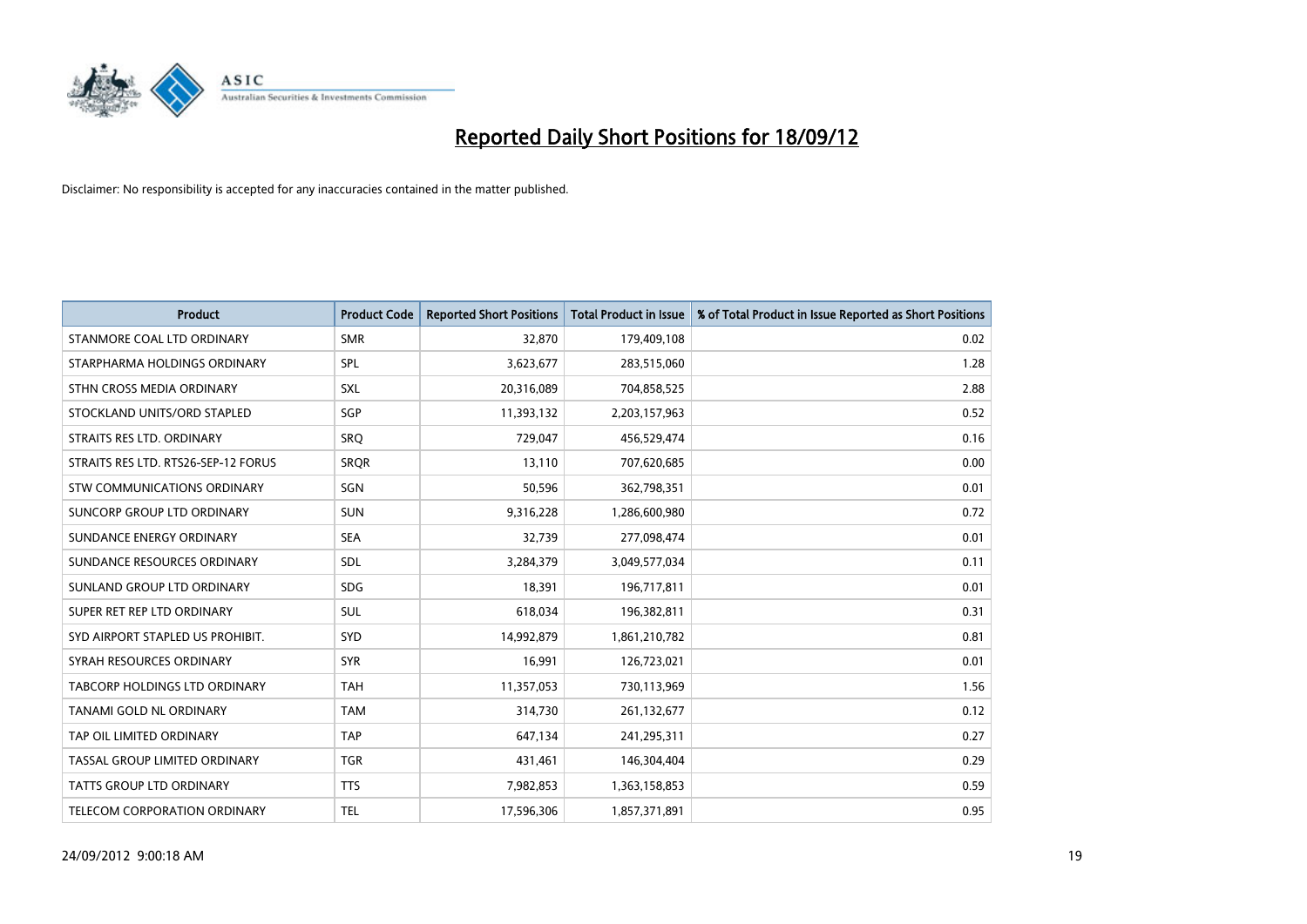

| <b>Product</b>                       | <b>Product Code</b> | <b>Reported Short Positions</b> | <b>Total Product in Issue</b> | % of Total Product in Issue Reported as Short Positions |
|--------------------------------------|---------------------|---------------------------------|-------------------------------|---------------------------------------------------------|
| <b>TELSTRA CORPORATION, ORDINARY</b> | <b>TLS</b>          | 19,589,743                      | 12,443,074,357                | 0.16                                                    |
| TEN NETWORK HOLDINGS ORDINARY        | <b>TEN</b>          | 90,791,415                      | 1,437,204,873                 | 6.32                                                    |
| TERANGA GOLD CORP CDI 1:1            | <b>TGZ</b>          | 108,229                         | 162,538,320                   | 0.07                                                    |
| TEXON PETROLEUM LTD ORDINARY         | <b>TXN</b>          | 65,515                          | 245,039,848                   | 0.03                                                    |
| TFS CORPORATION LTD ORDINARY         | <b>TFC</b>          |                                 | 279,621,829                   | 0.00                                                    |
| THE REJECT SHOP ORDINARY             | <b>TRS</b>          | 2,694,736                       | 26,092,220                    | 10.33                                                   |
| THORN GROUP LIMITED ORDINARY         | <b>TGA</b>          | 96,389                          | 146,374,703                   | 0.07                                                    |
| TIGER RESOURCES ORDINARY             | <b>TGS</b>          | 4,382,998                       | 673,470,269                   | 0.65                                                    |
| TOLL HOLDINGS LTD ORDINARY           | <b>TOL</b>          | 20,027,001                      | 717,133,875                   | 2.79                                                    |
| TOX FREE SOLUTIONS ORDINARY          | <b>TOX</b>          | 51,240                          | 115,311,608                   | 0.04                                                    |
| TPG TELECOM LIMITED ORDINARY         | <b>TPM</b>          | 2,024,783                       | 793,808,141                   | 0.26                                                    |
| TRADE ME GROUP ORDINARY              | <b>TME</b>          | 1,489,592                       | 395,745,510                   | 0.38                                                    |
| TRANSFIELD SERVICES ORDINARY         | <b>TSE</b>          | 5,801,338                       | 517,878,468                   | 1.12                                                    |
| TRANSPACIFIC INDUST, ORDINARY        | <b>TPI</b>          | 4,705,857                       | 1,578,528,702                 | 0.30                                                    |
| TRANSURBAN GROUP TRIPLE STAPLED SEC. | <b>TCL</b>          | 8,548,202                       | 1,461,665,097                 | 0.58                                                    |
| TREASURY WINE ESTATE ORDINARY        | <b>TWE</b>          | 13,599,868                      | 647,227,144                   | 2.10                                                    |
| TROY RESOURCES LTD ORDINARY          | <b>TRY</b>          | 374,779                         | 90,258,649                    | 0.42                                                    |
| UGL LIMITED ORDINARY                 | UGL                 | 7,267,579                       | 166,315,038                   | 4.37                                                    |
| UNILIFE CORPORATION CDI 6:1          | <b>UNS</b>          | 186,653                         | 254,211,852                   | 0.07                                                    |
| <b>UXC LIMITED ORDINARY</b>          | <b>UXC</b>          | 702,760                         | 305,585,913                   | 0.23                                                    |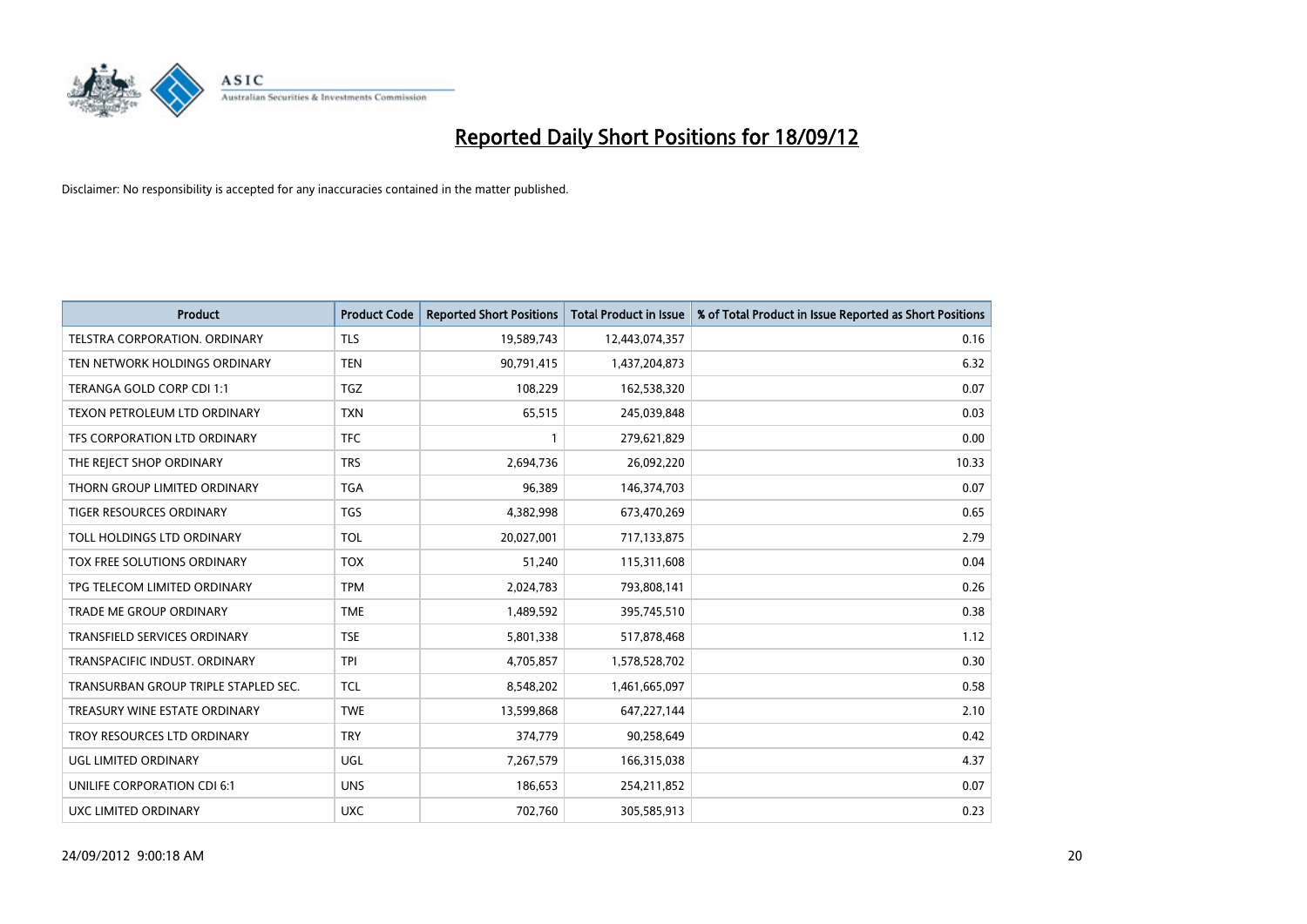

| <b>Product</b>                           | <b>Product Code</b> | <b>Reported Short Positions</b> | <b>Total Product in Issue</b> | % of Total Product in Issue Reported as Short Positions |
|------------------------------------------|---------------------|---------------------------------|-------------------------------|---------------------------------------------------------|
| <b>VENTURE MINERALS ORDINARY</b>         | <b>VMS</b>          | 135,674                         | 261,880,138                   | 0.05                                                    |
| VILLAGE ROADSHOW LTD ORDINARY            | <b>VRL</b>          | 9,740                           | 153,256,423                   | 0.01                                                    |
| <b>VIRGIN AUS HLDG LTD ORDINARY</b>      | <b>VAH</b>          | 37,926,444                      | 2,210,197,600                 | 1.72                                                    |
| VITERRA INC CDI 1:1                      | <b>VTA</b>          | 10                              | 68,629,939                    | 0.00                                                    |
| <b>VOCUS COMMS LTD ORDINARY</b>          | <b>VOC</b>          | 17,987                          | 74,359,392                    | 0.02                                                    |
| WAH NAM INT HLDG LTD ORDINARY            | <b>WNI</b>          | 91,872                          | 7,224,094,327                 | 0.00                                                    |
| <b>WATPAC LIMITED ORDINARY</b>           | <b>WTP</b>          | 8,927                           | 184,332,526                   | 0.00                                                    |
| <b>WDS LIMITED ORDINARY</b>              | <b>WDS</b>          | 7                               | 144,740,614                   | 0.00                                                    |
| WEBIET LIMITED ORDINARY                  | <b>WEB</b>          | 2,473                           | 71,065,929                    | 0.00                                                    |
| <b>WESFARMERS LIMITED ORDINARY</b>       | <b>WES</b>          | 29,790,059                      | 1,006,582,930                 | 2.96                                                    |
| WESFARMERS LIMITED PARTIALLY PROTECTED   | <b>WESN</b>         | 1,520,781                       | 150,555,880                   | 1.01                                                    |
| WESTERN AREAS NL ORDINARY                | <b>WSA</b>          | 13,656,689                      | 179,735,899                   | 7.60                                                    |
| WESTERN DESERT RES. ORDINARY             | <b>WDR</b>          | 88,338                          | 321,146,029                   | 0.03                                                    |
| WESTFIELD GROUP ORD/UNIT STAPLED SEC     | <b>WDC</b>          | 5,713,153                       | 2,252,921,141                 | 0.25                                                    |
| <b>WESTFIELD RETAIL TST UNIT STAPLED</b> | <b>WRT</b>          | 26,313,323                      | 3,054,166,195                 | 0.86                                                    |
| WESTPAC BANKING CORP ORDINARY            | <b>WBC</b>          | 34,348,823                      | 3,080,152,029                 | 1.12                                                    |
| WHITE ENERGY COMPANY ORDINARY            | <b>WEC</b>          | 1,193,364                       | 322,974,494                   | 0.37                                                    |
| <b>WHITEHAVEN COAL ORDINARY</b>          | <b>WHC</b>          | 42,552,977                      | 1,013,190,387                 | 4.20                                                    |
| WINDIMURRA VANADIUM ORDINARY             | <b>WVL</b>          | 163,685                         | 154,278,674                   | 0.11                                                    |
| WOODSIDE PETROLEUM ORDINARY              | <b>WPL</b>          | 3,406,323                       | 823,910,657                   | 0.41                                                    |